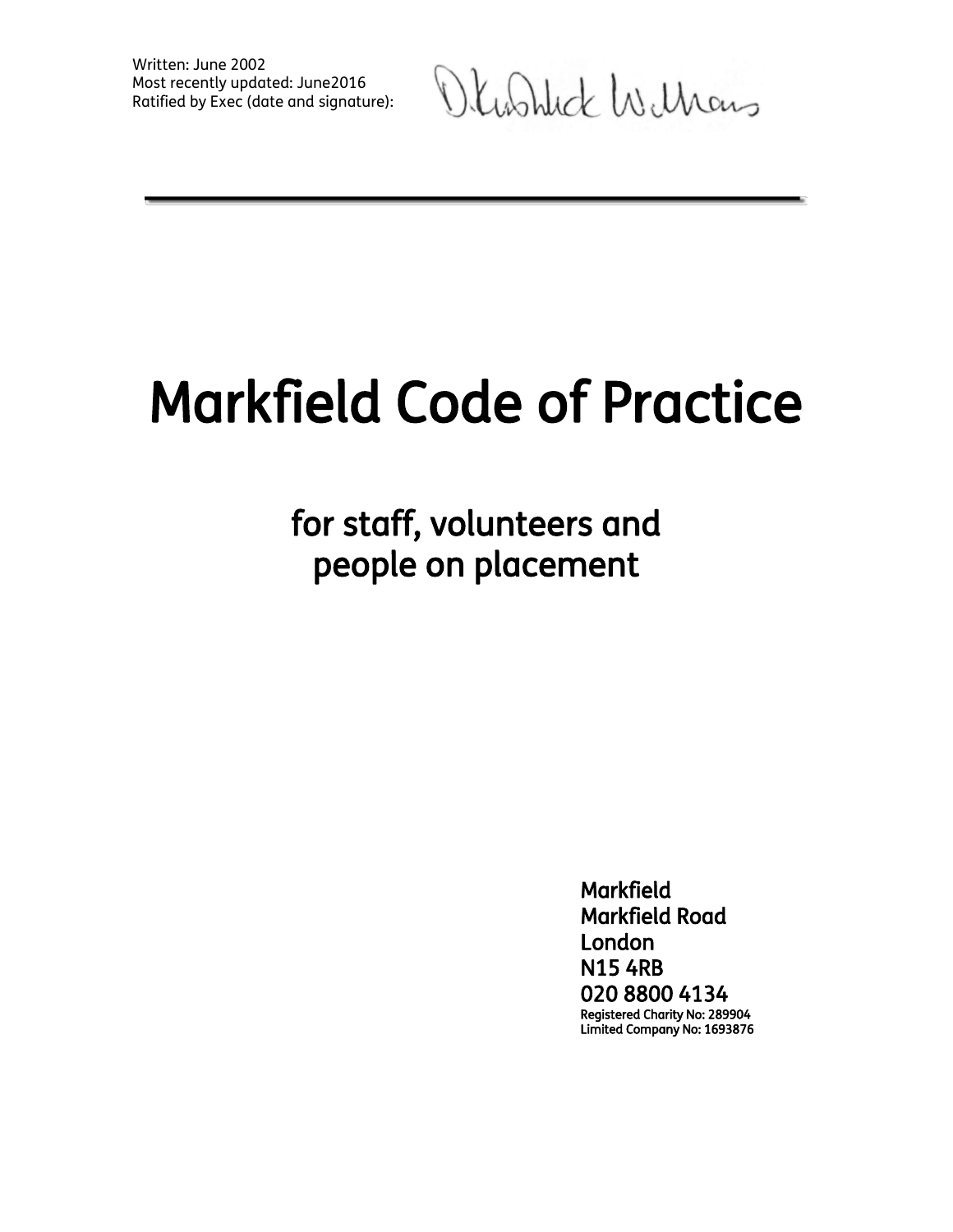# **Contents**

| Introduction                                                                                                                                                                                                                                                                                           | Page<br>3                                    |
|--------------------------------------------------------------------------------------------------------------------------------------------------------------------------------------------------------------------------------------------------------------------------------------------------------|----------------------------------------------|
|                                                                                                                                                                                                                                                                                                        | 4                                            |
| Markfield's approach to providing services                                                                                                                                                                                                                                                             |                                              |
| Your conduct                                                                                                                                                                                                                                                                                           | 5                                            |
| Using the support that is available to you                                                                                                                                                                                                                                                             | 6                                            |
| Confidentiality                                                                                                                                                                                                                                                                                        | 6                                            |
| Information about working on sessions<br><b>Supporting service users</b><br>Meeting individual care needs<br>Communicating with service users<br>Supporting people with intimate personal care<br>Supporting people with eating or feeding<br>Giving, or supporting a service user to take, medication | 7<br>8<br>8<br>8<br>9<br>10<br>11            |
| Health and Safety<br>General health and safety<br>Cleaning and hygiene<br>Safe and accessible use of the building<br>Lone working<br>Trips out<br>Accidents, incidents, concerns<br>First Aid<br>Infectious diseases                                                                                   | 12<br>12<br>13<br>14<br>14<br>15<br>16<br>16 |
| Protecting service users from abuse                                                                                                                                                                                                                                                                    | 16                                           |
| Boundaries between staff, volunteers and people on placement, and<br>service users                                                                                                                                                                                                                     | 17                                           |
| What to do if you are worried a child or vulnerable adult is being abused 18                                                                                                                                                                                                                           |                                              |
| Encouraging positive behaviour<br>Escorting service users to and from Markfield<br>Service users' property<br>Engaging with parents and visitors<br>Guidelines for dealing with a concern raised informally<br>Responsibilities of Session Leaders and Sessional staff                                 | 19<br>21<br>22<br>22<br>23<br>24             |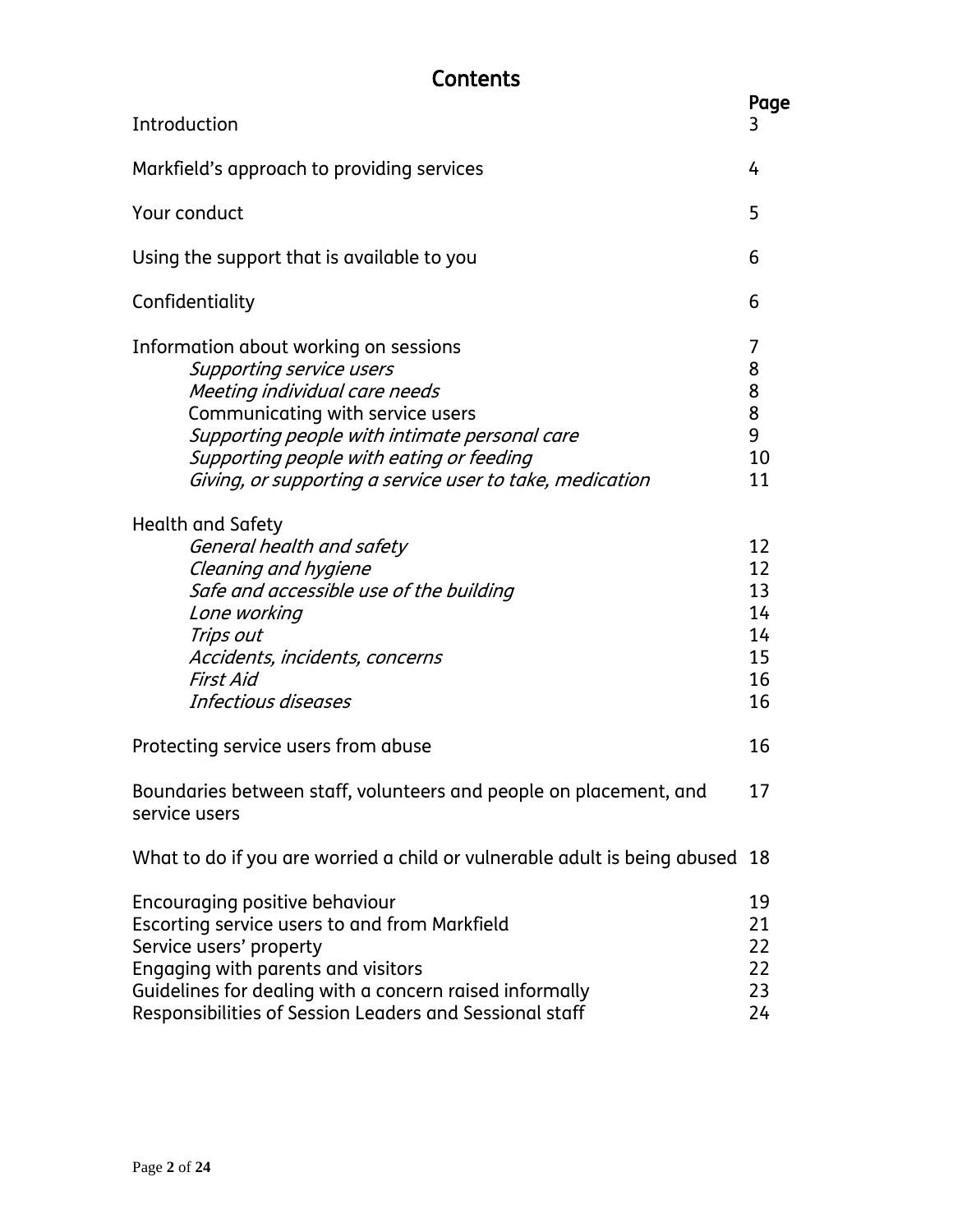## **Introduction**

#### Why do we have a Code of Practice?

The Markfield Code of Practice tells Markfield staff and volunteers, and anyone here on placement, what we expect of you while you are working here. You are part of a team, and keeping to this code of practice will ensure that we can work together to provide a service that meets the needs of Markfield's service users.

#### What if I don't understand or forget anything in the code?

If there is anything in this code of practice you don't understand, you must make sure you raise it with your supervisor. It is important that you do understand. We will go through the code of practice with you in your induction. We have written it down so you can regularly refresh your memory about the expectations we have of you.

#### What happens if I don't follow this code of practice?

It is really important that you do follow the code. If you don't your supervisor will inform you of the action that will be taken. We understand the pressure that all staff can work under, and if you break the code in a minor way, we will support you, eg. through supervision or training to improve your practice.

If you continue to break the code, or if you break it in a serious way, it will be a disciplinary matter, and in some instances would lead to dismissal.

Protecting our service users from harm, and ensuring they have a positive experience of using Markfield, will always come first when we are considering breaches of the code of practice.

#### What does the Markfield Code of Practice cover?

The Code of Practice tells you how we expect people to behave while they are working here. It is not an exhaustive list, but covers the main issues you need to remember. It is backed up by more detailed policies and procedures. Key parts of Markfield's policies and procedures are summarised within the Code of Practice to make it easier for you to remember them, but you are provided with the main policies in your induction, and you are expected to read and follow them. Again, if you do not understand anything within these, you must discuss this with your supervisor. Some of the core policies and procedures are:

- Complaints & Whistleblowing Policy
- Disciplinary and Grievance Policy and Procedures
- Equality and Diversity Policy
- Confidentiality and data protection policy
- Transport policy (including escorting and driving guidelines)
- Health and Safety Policy
- Safeguarding of Children and Vulnerable adults Policy and Procedures
- Supervision and Appraisal Policy
- Positive Behaviour Management Policy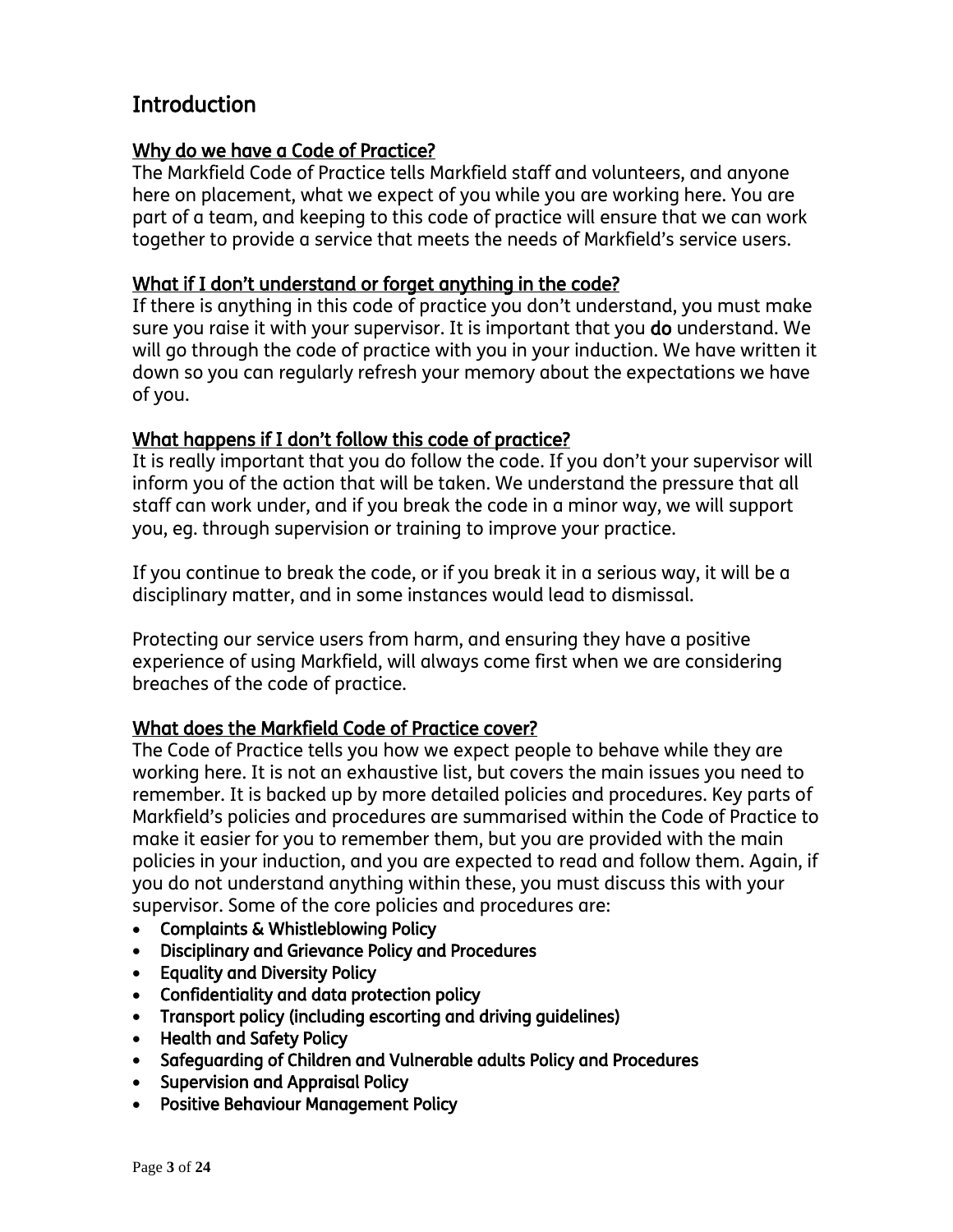# Markfield's approach to providing services

Markfield's purpose is to promote rights, independence, choice and inclusion for disabled people and their families.

Markfield believes in:

- Freedom for disabled people and their families to enjoy rights, independence, choice and inclusion
- Breaking down barriers to social inclusion and challenging prejudice
- Respecting the needs of the whole family and valuing social and support networks
- Supporting people to take risks
- Promoting the full citizenship of disabled people and their families.

Markfield aims to create an atmosphere that is friendly, caring and accepting. We aim to provide for the needs of service users in a sensitive way. It is important that people who use Markfield are encouraged to have a positive self image and find this a place where they can grow in confidence and ability.

The people who use or work at Markfield come from a wide variety of backgrounds, lifestyles, languages, religions and beliefs. We are proud of this diversity and believe it enriches our lives. It is an essential part of our role to ensure that this diversity is valued and to challenge any prejudice and discrimination. We therefore expect staff, volunteers and people on placement to:

- Encourage respect for each individual
- Encourage people to challenge prejudice and discrimination
- Challenge stereotyped images and promote positive images
- Declare as unacceptable any language or action that is prejudiced or encourages prejudice in others
- Challenge institutional and organisational structures which are discriminatory.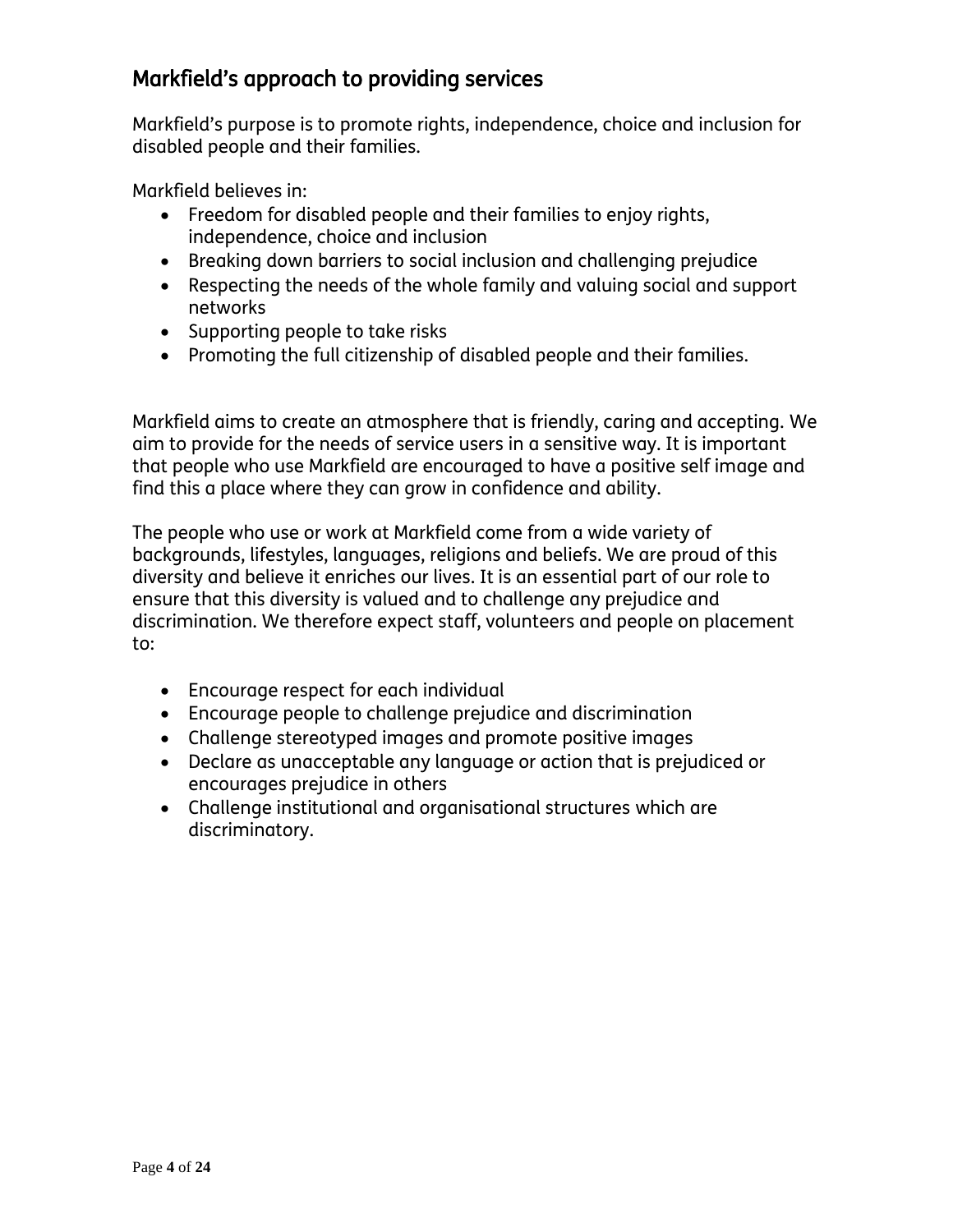# Conduct expected of staff and volunteers

- We expect all staff, volunteers, and people on placement to work towards Markfield's purpose and within these values.
- You are expected to behave in a professional, courteous, helpful and warm manner.
- No arguments or disagreements between members of staff or volunteers should happen in front of Markfield service users.
- No bullying, swearing, offensive or intimidating behaviour or language, harassment, or victimisation will be tolerated on Markfield's premises.
- All staff, volunteers and people on placement are expected to treat service users, and each other, with respect. Any inappropriate behaviour may lead to disciplinary action.
- There is no defined dress code at Markfield, but you are expected to dress and maintain your appearance in a way that is safe for providing care to Markfield's users, and will not cause offence.
- No smoking or drug use is allowed on Markfield premises. Alcohol is allowed on the premises on special occasions such as Markfield exhibitions and events, but only with consent first from the Director. No smoking, drug use, or drinking of alcohol is allowed by Markfield staff, volunteers or people on placement when they are on duty, or representing the organisation.
- No member of staff, volunteer or person on placement should arrive at the project under the influence of alcohol, drugs, or illegal substances, and if they do so they will be asked to leave.
- If you are working for more than 6 hours at a time, we will ensure you have time and space to take regular breaks away from service users. You must ensure you take your break. You are responsible for talking to the person leading a session if you need a break at other times.
- If you cannot attend work because of sickness or injury you must telephone your line manager or the on-call manager as soon as you know you will be unable to work. Inform them of your absence from work and the reason for it, and when you expect to be able to return (if known).
- If you are not able to get through to a manager directly, then you should leave a verbal message on the on-call phone and call the main Markfield switchboard and speak to a member of staff. Your line manager or the on call manager will telephone or text you back as soon as is practical.
- Also let your manager know of any work appointments you have which may need to be cancelled
- You must keep a note of Markfield's phone number, the extension number of your manager, and the on call phone number, in case you need to contact the project (a list of phone extensions is in the staff handbook).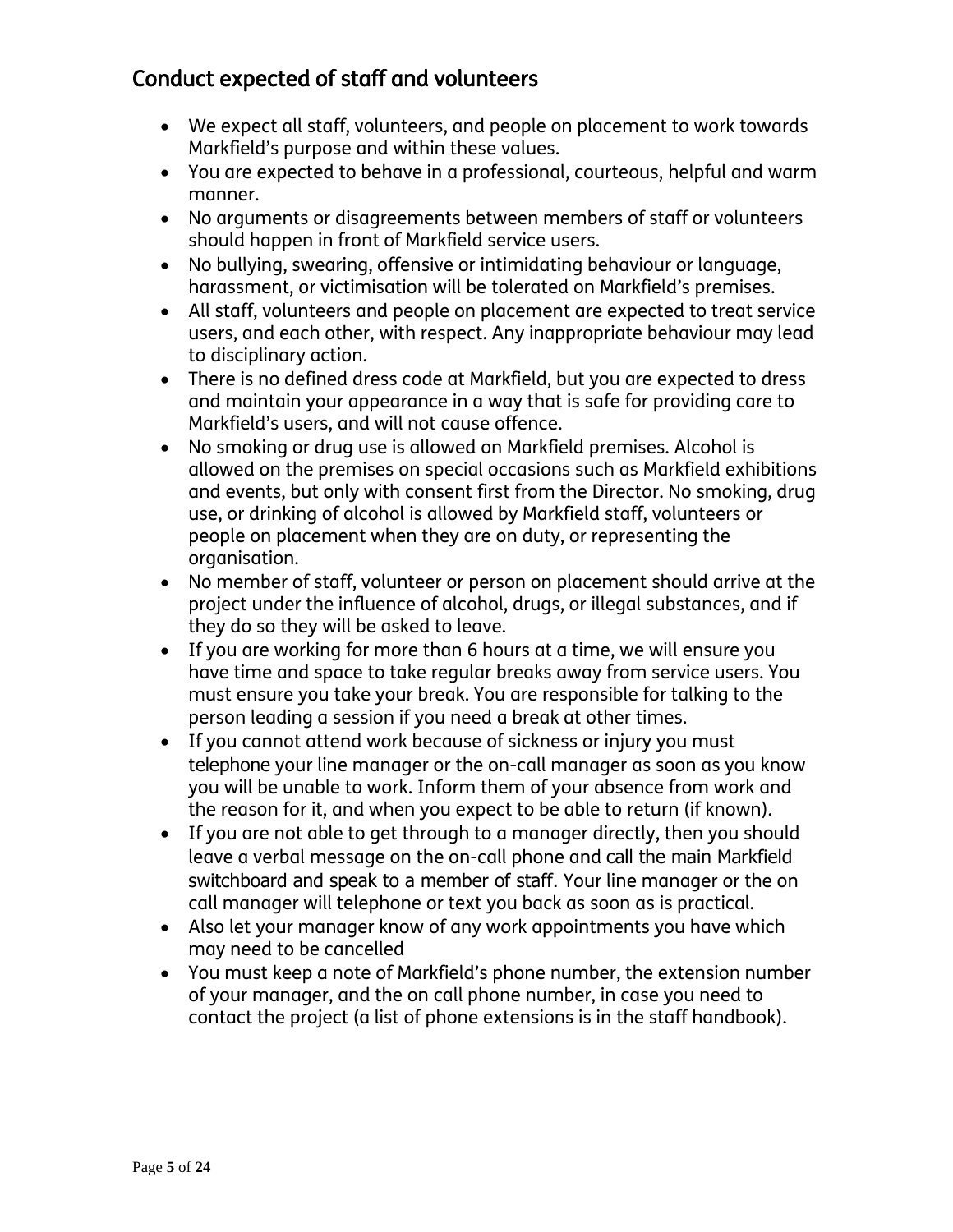# Using the support available to you

- You will be offered regular supervision by your line manager. You should make sure that you have prepared for supervision.
- You should talk to your supervisor if you feel you have unmet training or support needs that are preventing you from doing your job adequately.
- Volunteers and people on placement will always work under the supervision of a paid staff member and will not be given duties that leave them with the sole care of a service user
- There will always be a senior manager either in the building or on call. All staff are expected to keep a record of the on call phone number.

## The on call number is: 07919 812 011

## **Confidentiality**

- Everyone has a right to privacy.
- You should not talk about individual incidents or the behaviour of service users in front of other service users, parents/carers etc.
- You must not take photos of Markfield users, using your mobile phone or any other type of personal camera, unless this has been specifically agreed beforehand by a manager. Personal mobile phones should not generally be used while working on Markfield sessions (unless a manager/session leader has given permission for this). Photos of service users can only be used for external use, such as publicity, if we have written consent from the service user, or parent/carer if it is a child.
- Markfield staff, volunteers and people on placement must not provide any information about Markfield or its service users to the media without agreement from a senior manager.
- Staff may be given personal information about service users in order to meet their care needs, or if transporting them home. The escort or person holding this information is responsible for ensuring that information is kept confidential and that any written identifiable information is returned to Markfield or shredded.
- If a service user or parent/carer tells you something in confidence which may affect the safety or welfare of a service user, you have a responsibility to talk to your supervisor or service manager but do not tell anyone else.
- If a service user or parent/carer says they want to tell you something in confidence, let them know first that you cannot guarantee to keep all information confidential
- For further guidance see Markfield's Confidentiality and Data protection Policy.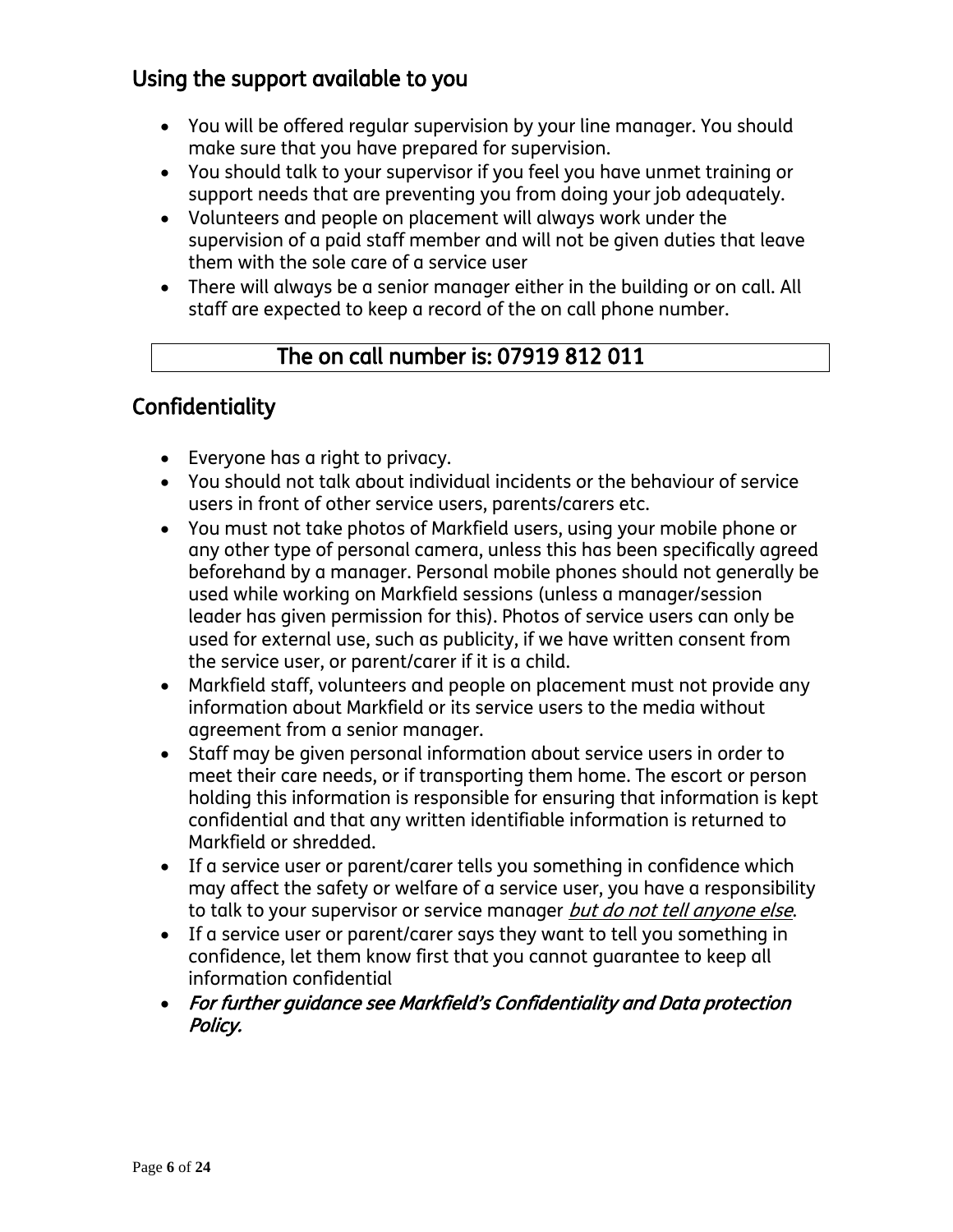## Information about working on sessions (under 5s, crèches, children & youth afterschool clubs, play schemes, and adults sessions)

- For each club run by Markfield there will be an agreed set of aims and objectives, which service users will contribute to, and anyone working on the session will be expected to be familiar with and work towards these objectives. This will be included in the session file.
- You must keep mobile phones switched off during sessions you are working on, and during meetings. This is a requirement of good safeguarding practice to ensure that vulnerable people are not at risk of inappropriately having their photos taken or being recorded on staff phones. If you have a particular reason why you need to leave your phone on at work, you must agree this first with the member of staff leading a session, or the person chairing a meeting.
- Staff and volunteers who do not have an office will have access to a lockable cupboard (main hall cupboard) for you to keep personal belongings and you should ensure personal belongings are not left anywhere else.
- Information on the activities and structure of the session as well as the support you are being asked to provide to service users will be available in the session plan.
- Where staff are unable to write up an incident form on or after the session , casual staff will be paid for 15 minutes on completion and return of the form.
- All staff who work directly with service users are expected to attend and contribute to monthly practice supervision. This is a chance for staff to share and develop good practice with the whole team.
- Use of the on-call phone (see page 6): Managers and session leaders are expected to use this number to report, or ask for advice, in the event of serious incidents or emergencies that cannot wait to be reported until the next office day. Part time and casual staff are expected to use this number to report incidents and ask for advice when they cannot report these immediately to the person leading the session (eg. when escorting on the minibus).

#### Supporting service users

We will ensure a minimum staffing ratio of 1 staff member to 8 service users on sessions. We will put in place a higher ratio ( 1:4 ,1:2 or 1:1) if required, subject to the needs and risk assessment of individual service. The only exceptions to this will be drop-in services where children or adults attend with their parents, carers or own support workers; or on adult services where a risk assessment has been conducted to show that a different ratio is adequate to meet service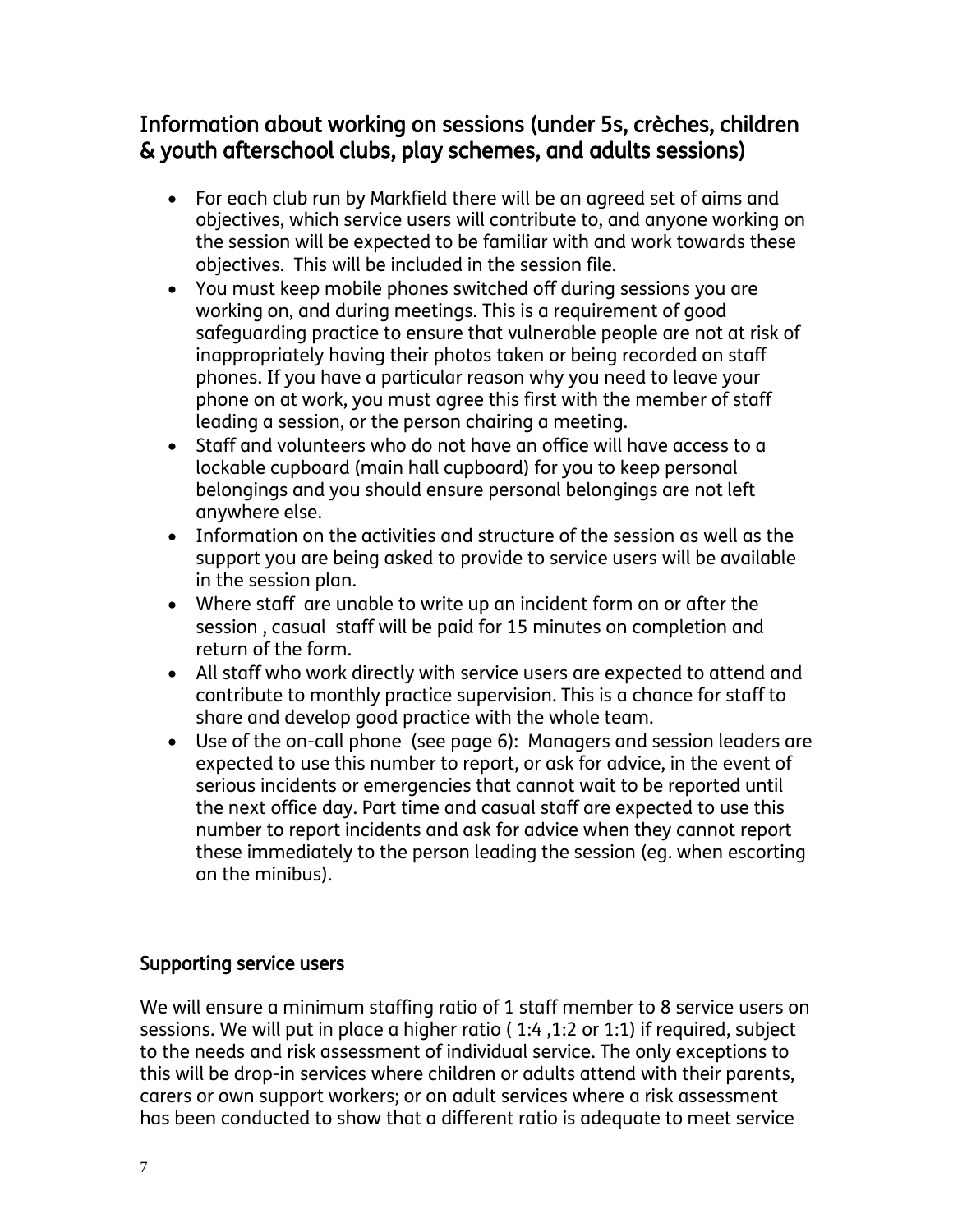user needs. The support needs of service users will be kept under review and level of support changed as required.

When supporting people, particularly when support needs are high, you must ensure you fully understand the service user's needs. The session plan will state which staff member is working with each service user, and it is this staff member's responsibility to ensure their safety, care and support needs are being met. You must let a manager or session leader know if you are having difficulties doing this. Staff will be given details of their support and care needs and you must make sure you are familiar with these and ask about anything you don't understand.

On some sessions, there may be staff, volunteers and people on placement who are not specifically allocated to supporting service users. The role of these people is to plan and run activities; inform service users of activities on offer; help service users to get involved in activities; support and encourage them to interact positively with other service users and staff; ensure they are safe and their general care needs are met. You need to recognise when to intervene and when to leave someone to interact independently, but should always encourage service users to make their own choices on how to use the session.

#### Meeting individual care needs

All staff who are supporting individuals are expected to familiarise themselves with that person's particular care needs, and the ways they prefer these to be met, by reading their Child Information Form or Service User Plan. Copies of these are held in the session file, which should be stored in the reception office for the duration of the session, so that staff working on the session can have access to it. When meeting service users' needs, it is essential that you encourage them to express their choices about how you support them, and that you respect these choices. You must bear in mind individual, religious, cultural and language needs.

#### Communicating with service users

To support people sensitively and respectfully, it is essential that you are able to communicate effectively. Service users should be supported to have a voice, make choices and to be able to communicate these clearly.

Staff, volunteers and people on placement are expected to be sensitive to the communication systems and languages that Markfield's service users use. All staff, volunteers and people on placement will be given basic induction in communication skills within their induction, including a basic introduction to some of the more common non-verbal communication systems. If someone uses a formal communication system which you do not understand, and you are finding it difficult to understand their choices, find another member of staff to support you.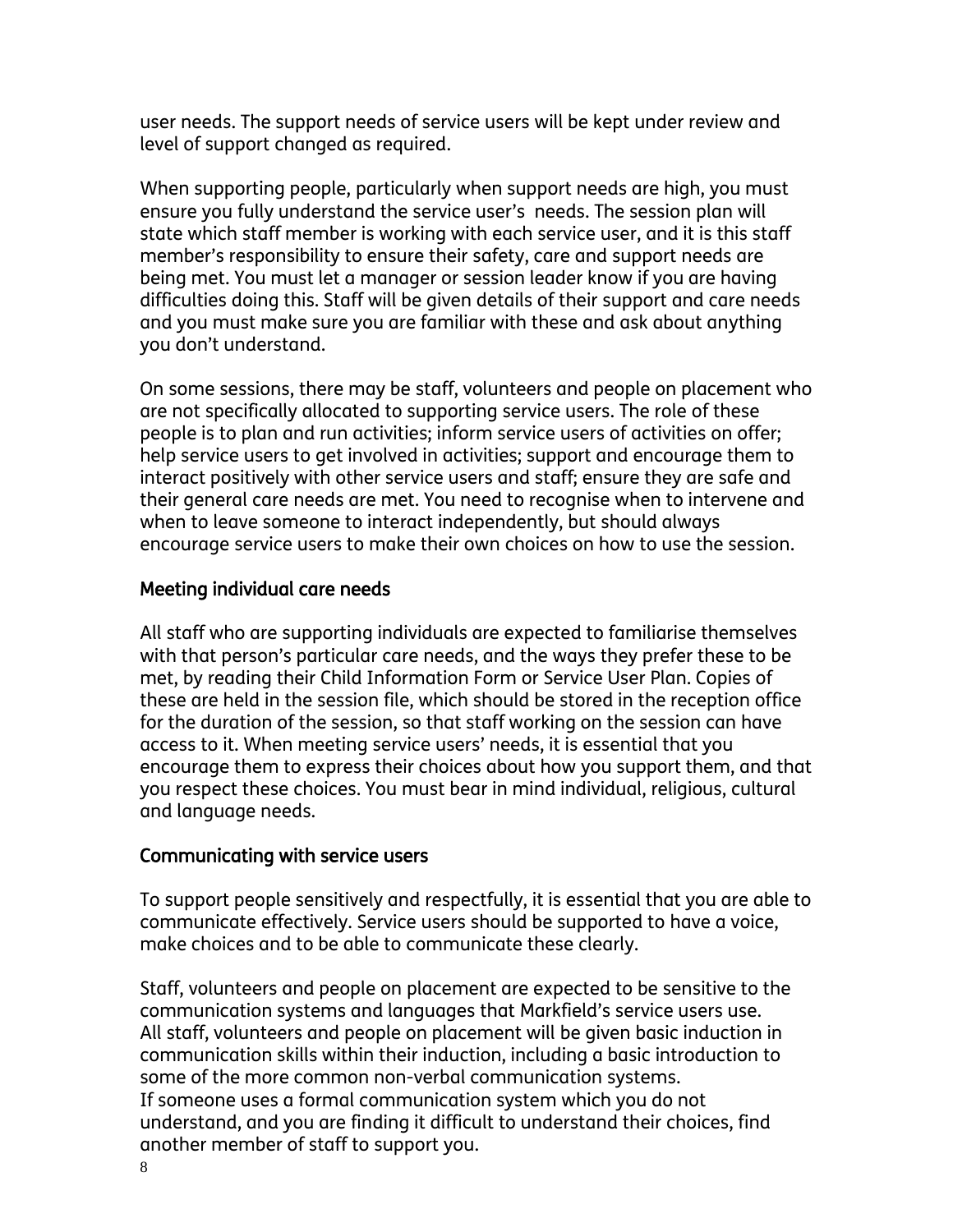#### Supporting people with intimate personal care

Be aware of how you would feel if you were dependent on someone taking you to the toilet, think about how you would like to be treated and treat people you are supporting with the utmost respect, ensuring their privacy and dignity is maintained:

- Do not leave people wearing wet or soiled nappies, incontinence pads or sanitary pads for longer than is absolutely necessary. Even if you are not actually supporting the person, if you notice that their pad is wet or soiled bring it to the attention of the person supporting them, or the worker leading the session.
- Women will take girls/women to the toilet and be responsible for changing them, and men will be responsible for taking boys/men to the toilet and changing them whenever possible. However, in some rare cases there may be particular reasons why a person has chosen to be taken to the toilet by someone of a different gender. If this is part of someone's user or protection plan, it must be respected.
- Support staff should also refer to service user plans for information on the service user preferences and needs with personal care.
- Service users should be encouraged to be as independent as possible in meeting their intimate care needs. Where they are unable to be physically independent, they should be encouraged to make choices about how their needs are met.
- There must always be two adults present when a child is being supported with personal care. In the case of adult service users there will normally be one staff member present, unless a risk assessment indicates there need to be two staff members present.
- If a service user needs support with catheter or stoma care, this can only be carried out by a contracted member of staff, with specific training, and explicit consent from the service user if they are able to give this, or their carer. For children, this must be someone with parental responsibility.
- Volunteers and people on placement cannot be involved in the intimate care of service users.
- You must ALWAYS wear gloves when you are supporting someone in the toilet and when cleaning up urine, faeces, blood or vomit. In extreme cases staff may wish to use a mask when cleaning up.
- Incontinence pads must be disposed of in the clinical waste bin in the changing room. All pads should be double bagged and placed in a white plastic bag and this should be put in the yellow clinical waste bag that lines the bin. Sanitary pads should be placed in the sanitary bins provided.
- All staff who will have a role in supporting service users with mobility and care needs will be provided with manual handling training as part of their induction, which will include use of the moving and handling equipment available at Markfield.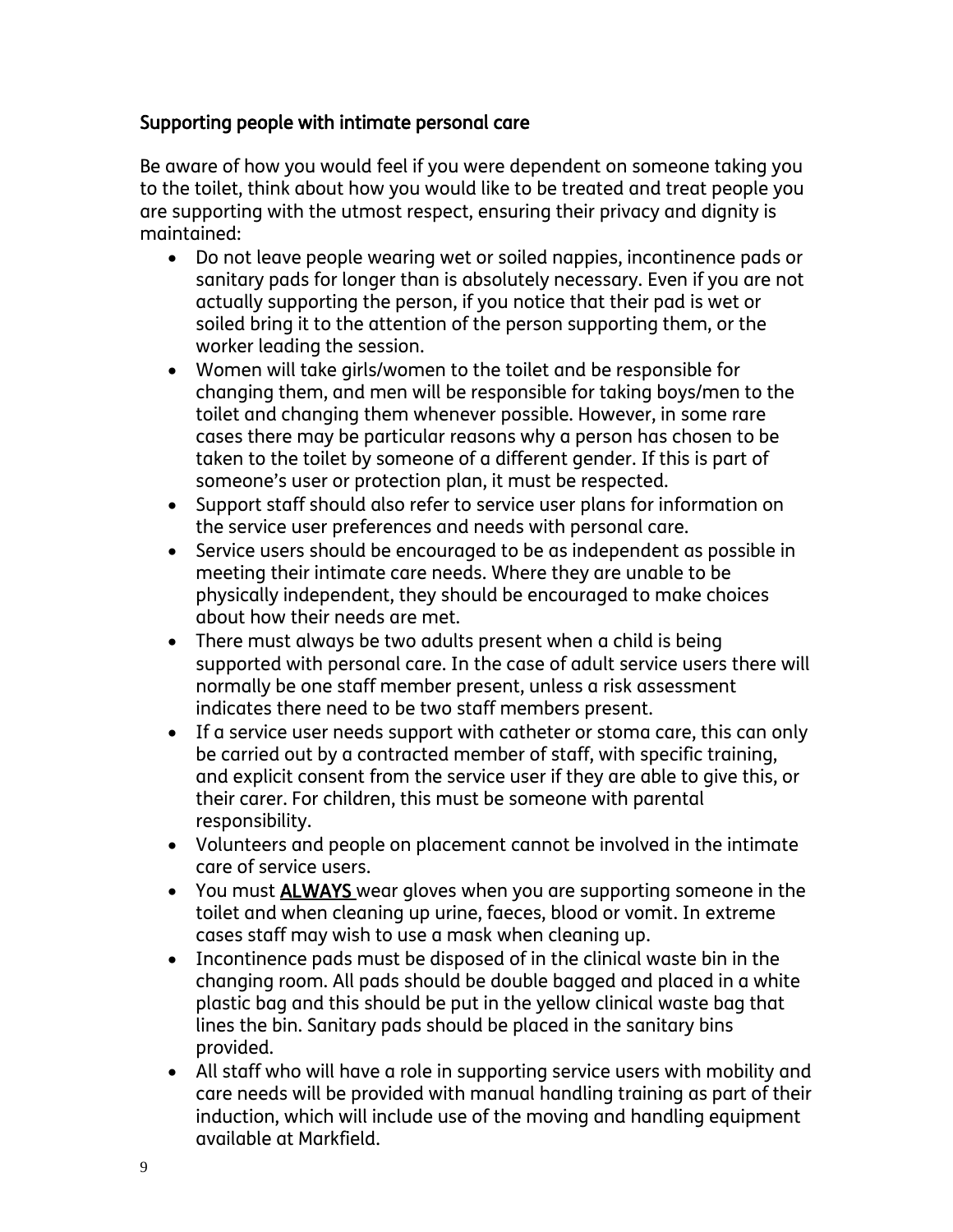#### Supporting people with eating or feeding

Supporting people who need help with eating or need to be fed is a very important and demanding job. Make sure you feel confident in doing this.

- Ask a contracted staff member for assistance if you need it.
- Before supporting someone with their meal, always wash your hands thoroughly and make sure your nails are clean.
- If the person is attending a session where they are supposed to bring their own food (e.g playscheme), and they come without, we will provide them with a meal. Never make a big fuss of this or bring attention to this fact.
- If the person you are supporting does not want you to feed them do not force yourself on them.
- If the person refuses to eat, do not force them to. Tell the person leading the session. If the person has brought a lunch box, leave uneaten food in the box so parents/carers can see what has been eaten.
- Always allow the person a choice about what they eat, but make sure you are fully aware from their user plan and allergy list on the back of the kitchen store cupboard door, about any food allergies or intolerances they may have. Remember that food allergies can be very damaging to health or in some cases fatal. If someone does have food allergies, remember that many ingredients such as wheat, eggs, milk, nuts, which are common allergens, are present as hidden ingredients in some foods, and particularly processed foods. Make sure you ask the session leader for advice if you are unsure what someone can eat.
- Also ensure that you are aware of cultural or religious restrictions on diet and that you respect these.
- Discourage service users from sharing food they bring with them with other service users unless attention has been paid to dietary restrictions and food hygiene.
- Allow the person as much time as they need to finish their food even if it seems to take ages.
- If the person still appears to be hungry when their food is finished, let the session leader know.
- Continue to talk to the person as you support them to eat.
- If you are supervising a group of people at a table, try to make it an enjoyable social time. As well as ensuring people are eating, try to encourage people to stay at the table to socialise with people who are taking a long time to finish.
- Make sure that people you support have enough to drink during the day.
- If a person you are supporting needs to be fed through a naso-gastric or gastrostomy tube, this can only be carried out by a contracted member of staff, with specific training, and with explicit consent from the service user if they are able to give this, or their carer. For children, this must be someone with parental responsibility.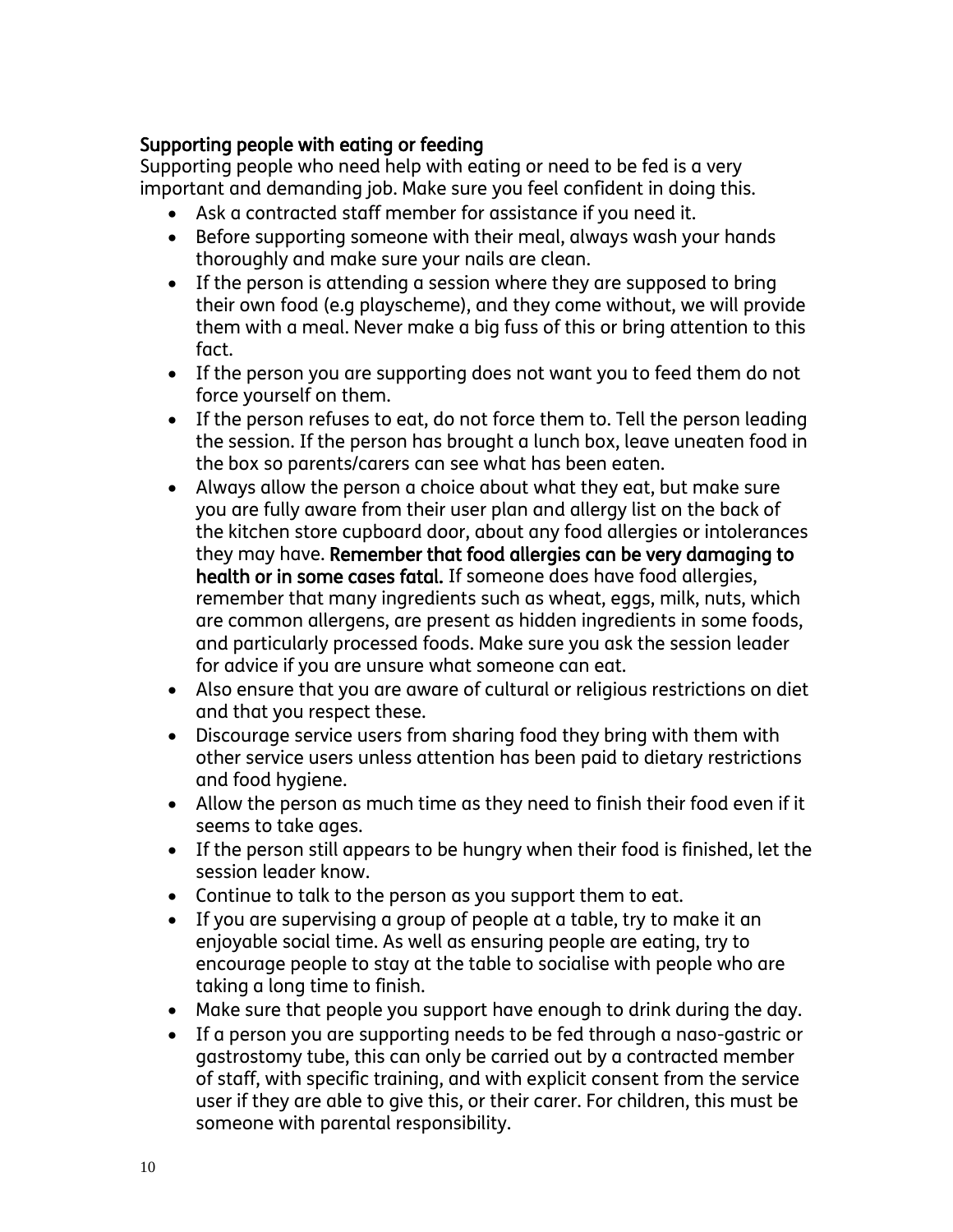#### Giving, or supporting a service user to take, medication

- The worker leading the session is always responsible for ensuring that medication is stored and administered appropriately. For trips out, this task may be delegated to another contracted member of staff, at the discretion of a manager, and only when that staff member has been trained in medication procedures.
- Volunteers or people on placement must never give any medication.
- If a parent, carer or service user gives you medication, always pass this on to the staff member leading the session or manager immediately. Do not accept medication if it is not in its prescription container (eg box or bottle with the pharmacist's label on it). Check the expiry date. Do not accept it if it has been put in another container (e.g an envelope) even if it is clearly marked with the service user's name. Speak to the manager or session leader if you are unsure.
- Generally, all children's medication will be kept in a locked medication cabinet, which only core members of staff can access. On trips out the medication will be kept in a first aid bag held by the person given specific responsibility for medication on the trip.
- Adult service users will, where possible, keep and administer their own medication. Where staff feel it is unsafe for an adult service user to keep their medication in their bag they must lock bag in the playcheme office (where they can access their medication with staff support)
- Only trained staff can administer medication to children or adult service users who need support with taking medication if it is included on the medication sheet in their Child Information Form or user plan. Children's forms must be signed off by the parent to confirm the record is correct.
- When medication is administered, two members of staff must be present. A record sheet must be completed detailing the medication given, the time and dosage, and signed by the staff present. The medication file is kept in the playcheme office.
- If a service user refuses to take their medication they should not be forced. Let a senior manager know immediately and they will refer to the person's user plan which will include details of what effect this may have on the service user, and what to do when this happens.
- Never give non prescription medication, such as painkillers, cough mixture or medicated creams.
- Never use one service user's prescription medication for another service user, even if they take the same medication.
- If you take medication yourself and need to bring it to work with you, never leave these in a place that cannot be locked.
- If a service user needs medication that is not given orally (eg rectal diazepam, epipens, or medication given through a feeding tube) this can only be done by a staff member who has had specific training, and with explicit consent from the service user, if they are able to give this, or their carer. For children this must be someone with parental responsibility.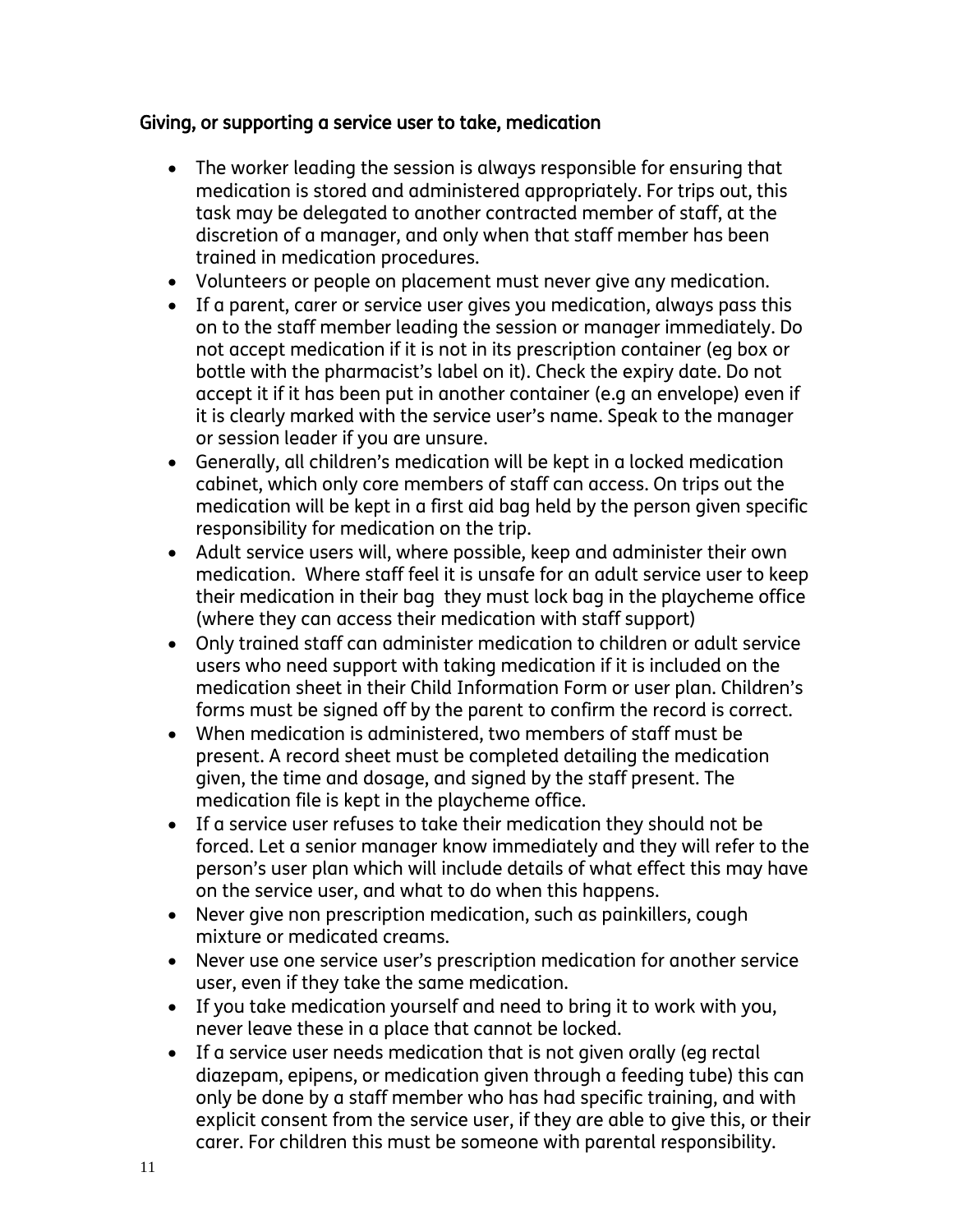# Health and Safety

#### General health and safety

Senior management staff have overall responsibility for ensuring that Markfield works within health and safety regulations but all staff have responsibility for their own health and safety and for contributing to the maintenance of an environment that is safe and free from risks to health.

- Staff leading sessions must ensure that a health and safety check has been conducted before the session and all immediate risks removed or dealt with.
- All staff, volunteers and people on placement must report any safety or health risks that they notice, through the health and safety log book or to their line manager or other manager.
- Staff working on sessions have responsibility to ensure that they supervise the use of any dangerous substances or equipment.
- Staff must make sure they are familiar with the health and safety policy and fire safety policy and fire action plan.
- Staff must take reasonable care of their own health and safety needs and raise any concerns immediately with their line manager or other manager.
- Because we work with some users who may bite or scratch, workers may be at increased risk of Hepatitis B. Information on Hepatitis B and other inoculations can be gained from your GP. Markfield will reimburse the cost of the inoculation if you are charged for this.

#### For detailed advice and guidance see Markfield's Health and Safety Policy. A summary of the key points is below.

#### Cleaning and hygiene

Markfield employs a cleaning company, which carries out daily cleaning of the top two floors of the building; and of the reception, entrance hall and toilets on the ground floor.

Responsibility for cleaning areas used for sessions and activities is held by session staff. Cleaning and clearing up should be regarded as part of the session and time must be allowed to ensure that the building and equipment is left clean and tidy for the next session.

After sessions staff are responsible for ensuring that the building is cleaned and ready for the next session. Staff delegated to tidy up must:

- Tidy away all equipment.
- Wash up and load the dishwasher
- Wash up any art equipment using only the sink in the Training room .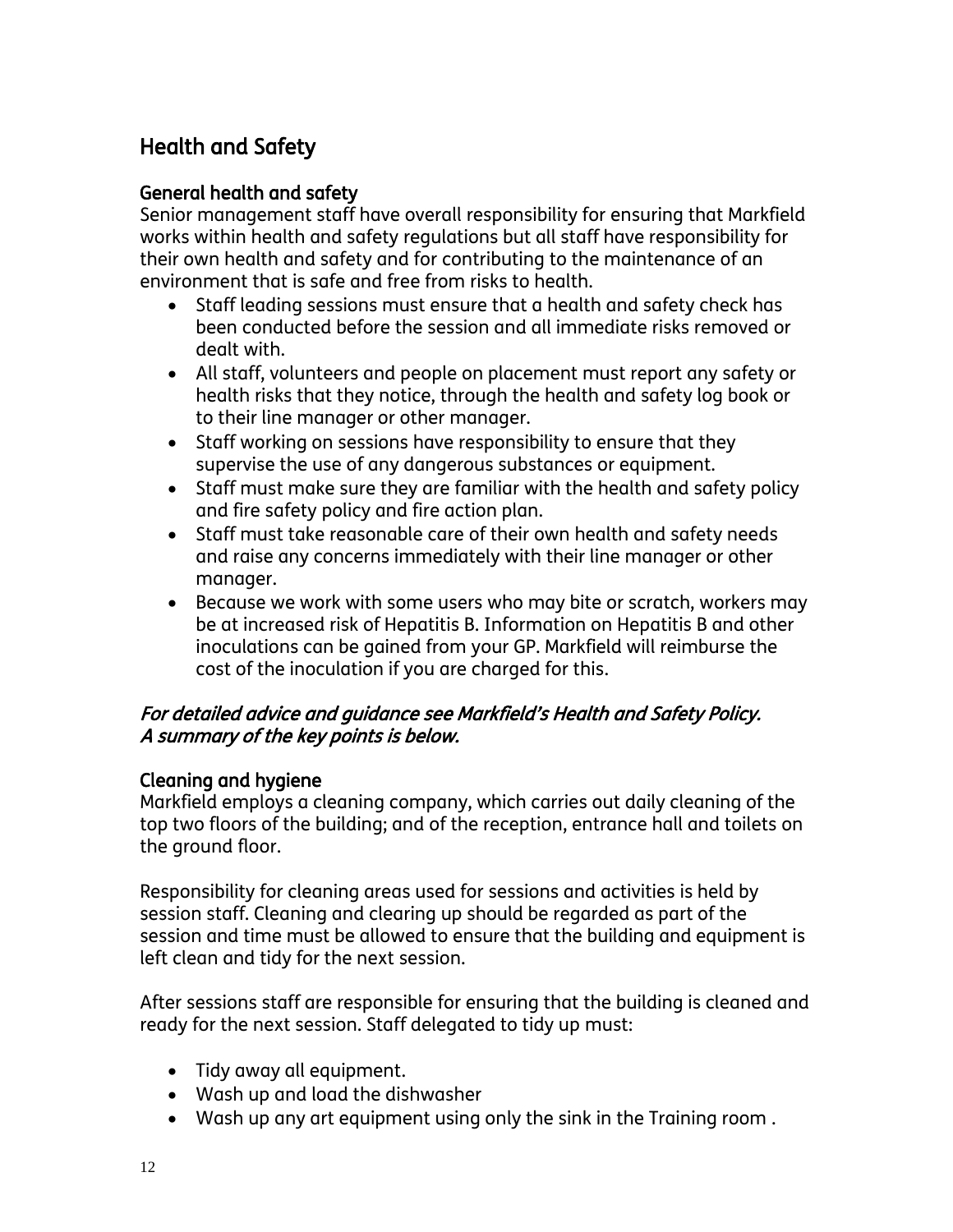- Wipe down all used surfaces in the kitchen and dining area with hot soapy water.
- Ensure all foodstuffs are sealed and stored in the fridges or pantry.
- Food belonging to individual staff members stored in the staff fridge must be labelled with their name and date.
- Throw away any food that will not be used.
- Evening sessions or weekend hires and family clubs should empty the bins in the kitchen and coffee bar area and put in new bin liners and deposit rubbish in the café bin area.
- Put on the washing machine to wash any soiled tea towels or aprons etc, and as part of the clear up transfer any washing to drier/racks.
- Sweeping dining and training room after every session

If there is additional time after the session then some of the non essential tasks can be completed – additional tasks such as cleaning fridges, sorting clothes etc should be done.

All staff, volunteers and people on placement are expected to follow basic personal hygiene practices. Always wash your hands with hot soapy water, and ensure service users you are supporting wash theirs: before cooking, before eating, after using the toilet or changing room.

Always use protective gloves, and wash your hands when coming into contact with body fluids ie. vomit, blood, urine (pee) and faeces (poo).

#### Safe and accessible use of the building

- The building will only be open with at least two members of staff.
- Staff must not work alone in the building.
- No staff must arrive before 8.30am unless this has been agreed with another member of staff and at least two people are arriving together.
- At least two people must lock up the building together.
- Staff must ensure that they keep the door entry code confidential.
- It is important that we make sure the building remains as accessible as possible for all the people who use our services.
- Always make sure there is clear access for all service users with limited mobility, or who use wheelchairs, to move freely around the building.
- Always make sure that all fire exits, stairways, entrances etc are kept clear.

#### Lone working

Although lone working is not allowed on the Markfield site, some paid staff will work alone, eg family support staff conducting home visits, workers accompanying service users to forums or other meetings, staff escorting service users in cabs and travel training.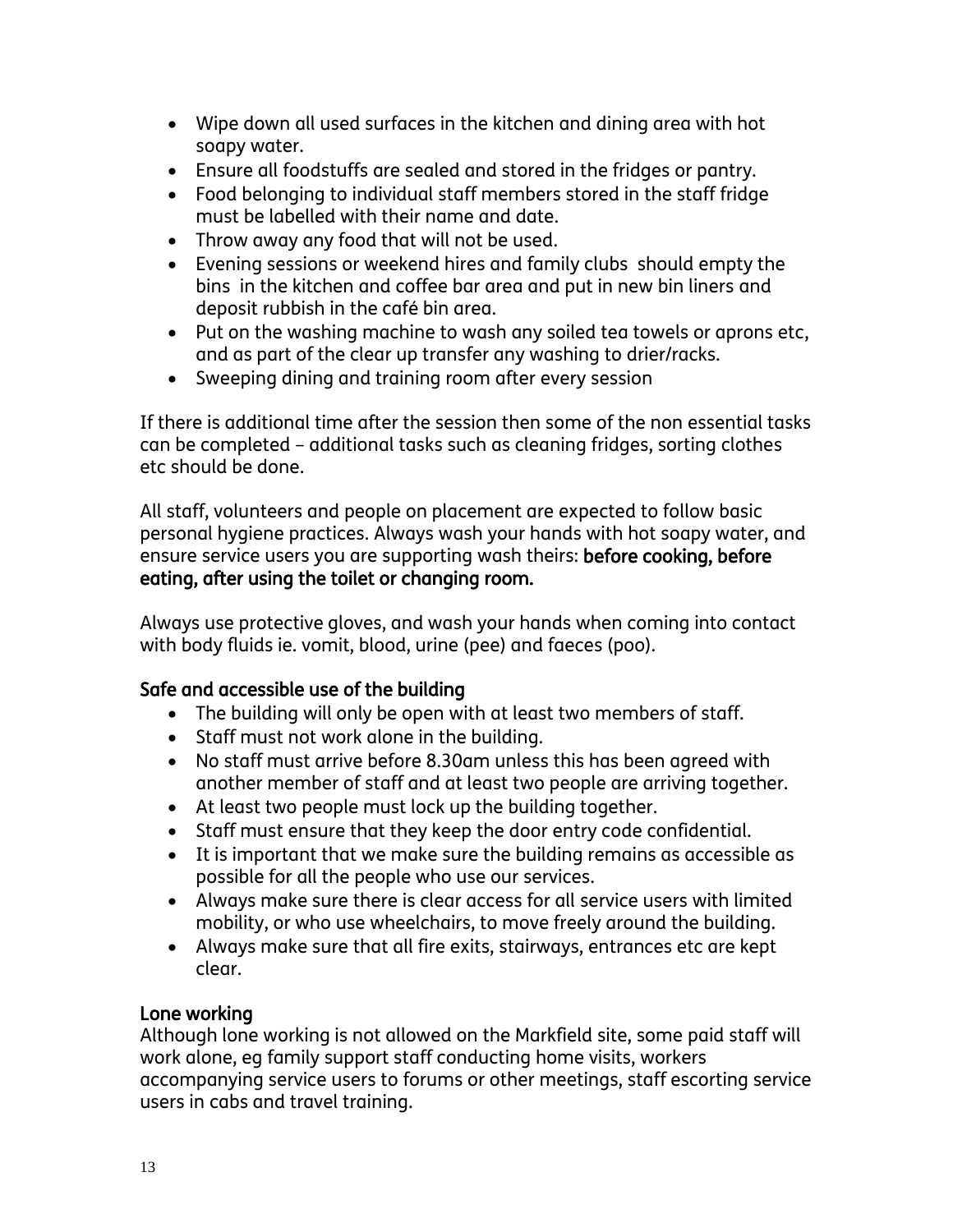Where staff roles will involve lone working, safe lone working practice guidance will be given during the person's induction.

Staff who will be undertaking lone working will be offered training in managing aggression and in negotiation skills.

All lone working must be discussed with and approved by a senior manager, and a risk assessment conducted before it happens.

Initial meetings with new service users must either happen at Markfield, or two members of staff must make a home visit. After this initial visit, a risk assessment will be conducted to consider whether future lone home visits are safe. This should consider factors such as transport to and from visits; lighting and accessibility to the premises; whether there is a risk of violent or inappropriate behaviour; whether the staff member feels confident to visit alone.

Staff working alone must take with them a mobile phone which must be left on during the period of lone working. They must leave at Markfield a record of the date and time of their visit, or other period of lone working; their expected return time; the name and address of the person they are visiting, or accompanying; the number of the mobile phone they are taking. If they are not planning to return to Markfield at the end of the visit they must arrange to contact their manager or duty manager to inform them when the visit is ended.

#### Trips out

Markfield has detailed guidelines for trips out which all paid staff are expected to be familiar with before going out on a trip. The most important points to remember are:

- A risk assessment must have been conducted by a core member of staff, of the trip venue, and in relation to the trip itself, before it happens.
- Markfield staff must wear / carry their ID cards on trips out.
- No volunteers or people on placement should ever leave the building with children or non-independent adults, unless a paid member of Markfield staff is present. Paid members of staff must never go on a trip alone with service users.
- Make sure that all outings, even to the local shops, are cleared with the session leader, or a senior manager.
- Always ensure that you have planned the trip thoroughly.
- Always take enough incontinent pads, refreshments and money for the trip.
- Always take a list of service users and staff going on the trip with you and leave a duplicate copy on the inside of reception window.
- Always remove the list when you return from your outing.
- Always take a First Aid Kit and make sure a qualified first aider is amongst the staff members on the trip.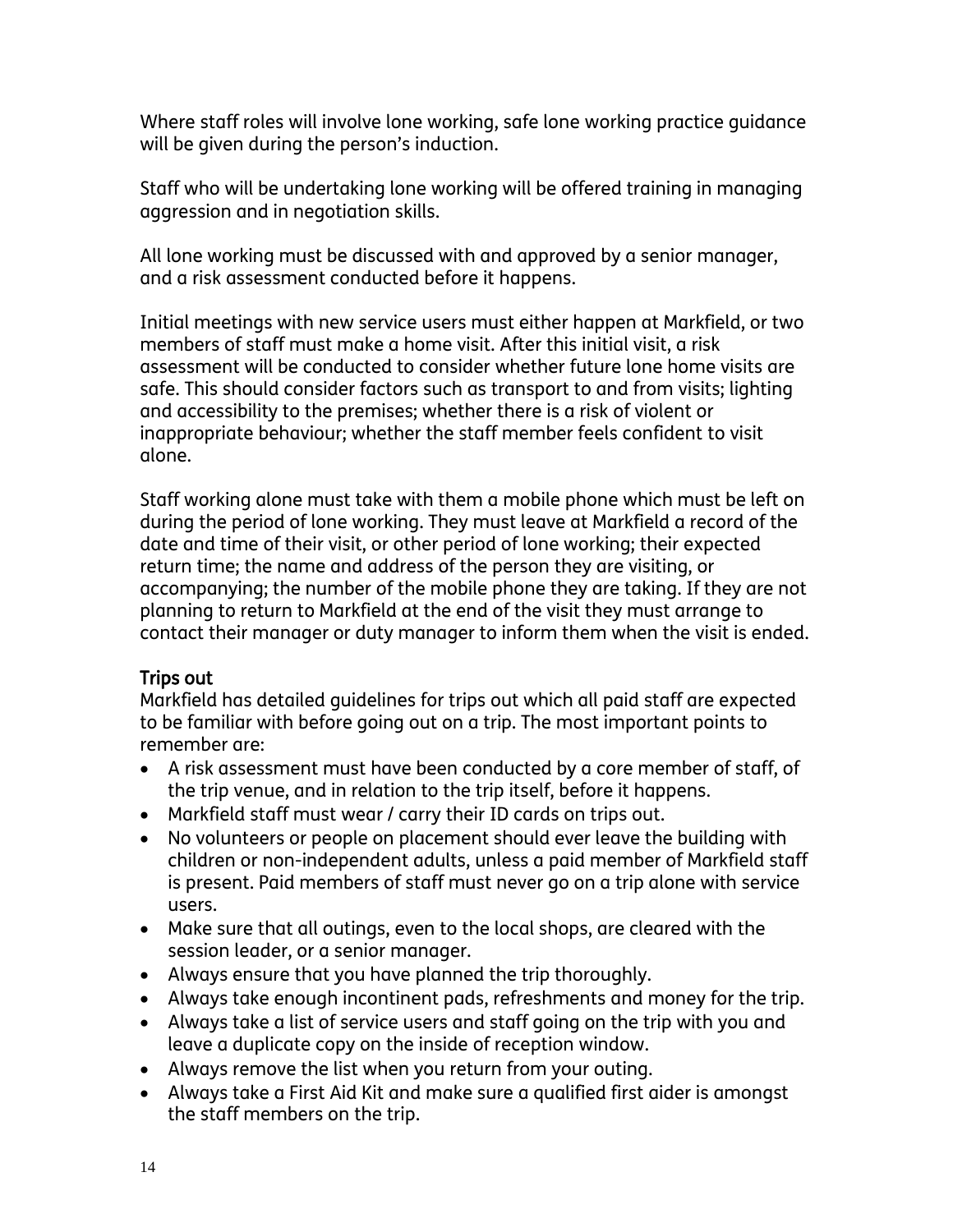- Always take the telephone number of the project with you, and take a mobile phone with you. Record which mobile you have with you on the trip list you leave in reception.
- If a service user needs medication, make sure you have discussed and agreed arrangements for giving their medication with a senior manager .
- Children can never leave the building without staff unless we have explicit parental permission.
- Be aware of protecting vulnerable service users from strangers when you are on outings. Always closely supervise them if they are talking to people that are not associated with Markfield.
- Never let children go home with anyone they meet on a trip, even if it's a family member or friend.

#### Dealing with accidents, incidents, concerns

Markfield has a legal responsibility to ensure that our building and services are safe. *Everyone* working or volunteering for Markfield has a responsibility to help us do this. Always do all you can to minimise the risk of injury or harm.

Incident forms are a really important way of monitoring risks to service users or to the organisation.

An incident form must be completed in the following circumstances:

- for any accident that results in an injury (if the injury needs any kind of first aid including cold water you also need to record it in the accident book).
- for any event that *nearly* results in an injury.
- when there is a concern about a service user's welfare or health.
- when you think a service user may have been distressed.
- when you have a concern about the behaviour of a staff member.
- when you have a concern about the behaviour of a member of the public, or worker from another organisation, when this could impact on Markfield.
- when you have a concern that Markfield's building, property, or records could be at risk of damage or loss.

Make sure you complete the whole form using full names, dates and times, as this may be read by others who may not be familiar with the service user . Record the facts, rather than your opinion, about what has happened and give enough detail to provide some insight to the incident.

Any incident must be reported to a manager or session leader within 2 hours of the incident (phone the on call number if out of office hours). The incident form must be handed in within the next week to a manager.

#### First Aid

First aid boxes are widely distributed around the building and are checked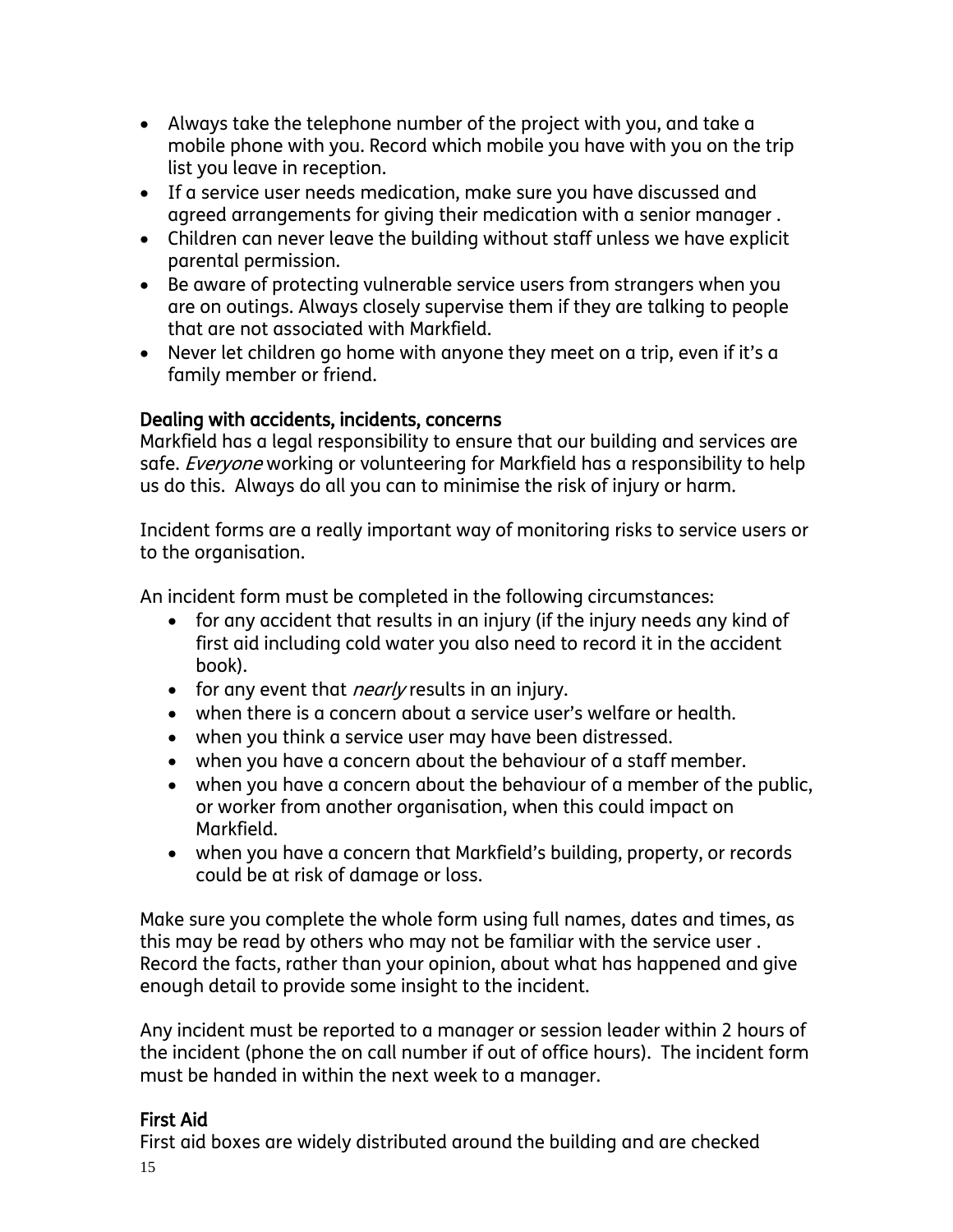regularly to ensure they are well stocked. All staff should familiarise themselves with where the boxes are. First aid supplies must always be taken on trips, and a trained first aider with a current first aid certificate will always be present on trips.

There are a number of trained first aiders, and a list of these is kept displayed on the staff notice board and in the office opposite reception. In the event of an accident requiring first aid, one of these first aiders must immediately be found to administer first aid and assess whether further medical advice or treatment is needed.

Always fill in an accident report if any form of first aid is administered, even if the first aid box has not been used (eg. running a burn under cold tap).

The session leader or Manager should complete the accident form and attach a copy of the relevant incident form and give this to the Operations Manager.

All bus escorts will be expected to attend first aid training.

#### Infectious diseases

If you are ill and are not sure if you should be at work, get advice from a manager or person leading your session. If you think a service user has an infectious illness, make sure you tell the person leading the session, or manager. Follow the advice from your GP or NHS Direct about how long you should stay away from work if you have an infectious disease.

## Protecting service users from abuse

Markfield believes that children and vulnerable adults have the right to be secure from both the fear and reality of abuse. We are committed to ensuring that children and vulnerable adults using our services are protected from abuse and harm; are treated with respect and dignity; and have their rights upheld. All staff, volunteers and people on placement are expected to read the *full* policies and procedures for protecting children and vulnerable adults and to discuss them with their line manager to make sure they understand them.

#### Boundaries between staff, volunteers and people on placement, and service users

Staff, volunteers and people on placement are expected to maintain appropriate boundaries in the way they relate to service users. They are expected to understand that sexual relationships and any behaviour which might allow a sexual relationship between themselves and service users is inappropriate, a breach of trust, and an issue that will be dealt with through disciplinary procedures as gross misconduct. This includes relationships with young people over the age of consent, and vulnerable adult service users.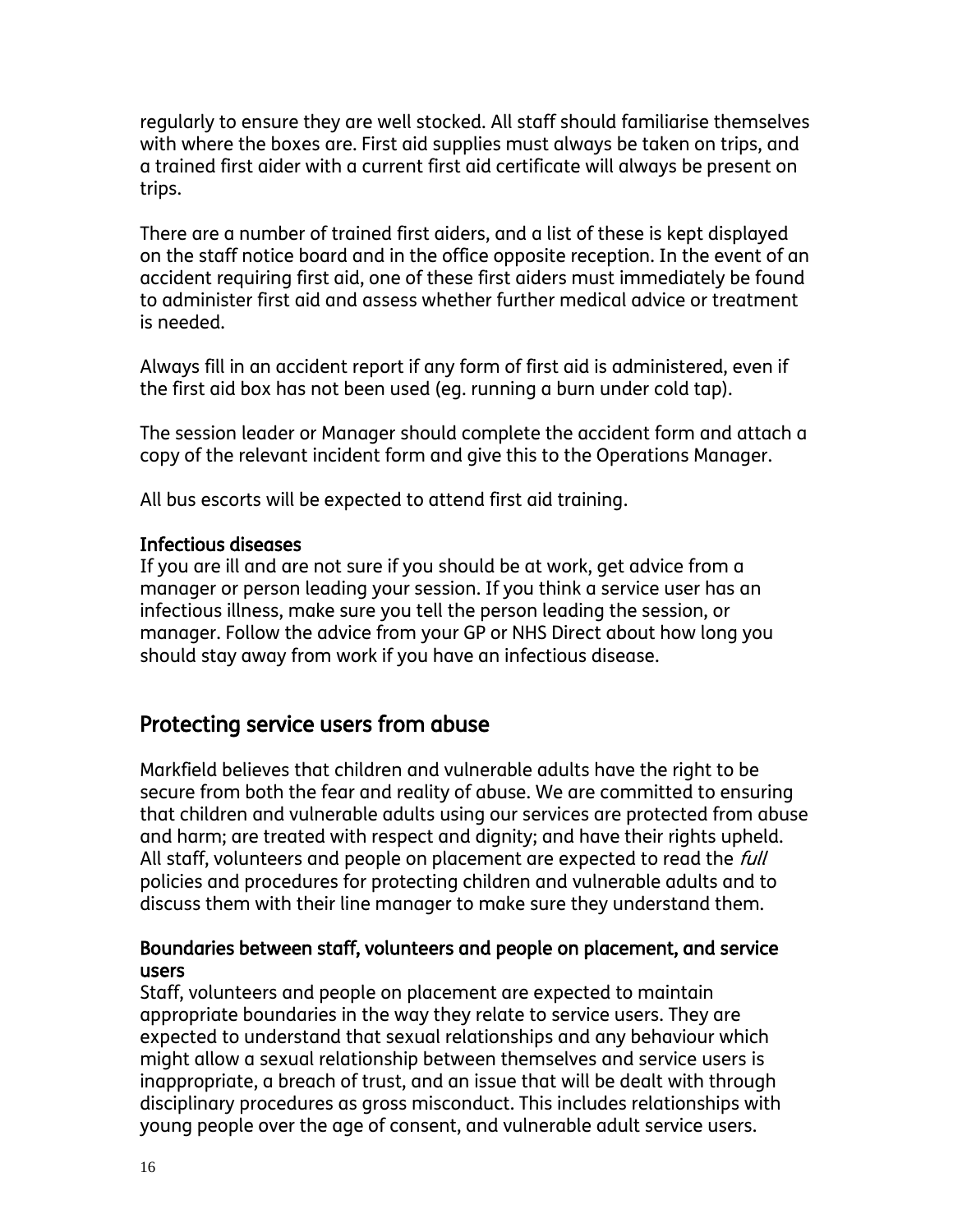Where a service user appears to be developing or expressing an attraction towards a staff member or volunteer, or where they are displaying inappropriate sexualised behaviour, the staff member or volunteer is expected to report this immediately to their manager and ask for support in dealing with this.

When supporting service users, be aware each individual will have different experiences and understanding of appropriate behaviour. Avoid offending or scaring service users, or setting up situations that are misinterpreted:

- Do not give out personal details such as your phone number or address and never invite service users into your home.
- If you are already friends with a service user or their family then you should seek advice from your supervisor if this is causing difficulties in maintaining appropriate boundaries.
- Do not spend time in isolated places alone with service users, where you cannot be observed by other service users and staff. If you have to be alone in a room with a child or vulnerable adult, the door of the room should be kept open and another member of staff informed.
- Be sensitive about how you touch people, especially if you are providing personal care. If you need to touch a service user eg to meet their care needs or comfort them when distressed, always talk to them. Tell them what you are doing and why. Ask them if it is OK.
- Never make sexually suggestive remarks or jokes or engage in sexually provocative games.
- If a service user behaves towards you in a sexually inappropriate way, ask them to stop, but don't tell them off and don't draw other people's attention to the behaviour. Always report the incident to the member of staff leading the session or a duty manager.
- If you observe *any* adult behaving in a sexually inappropriate way towards a service user you *must* tell a manager and follow Markfield's policy and procedures for protecting children and vulnerable adults.
- Staff should never request that any service user becomes their 'friend' on 'Facebook' or other social networking sites. Staff should decline any invitation from a service user to become their online friend.

#### For further guidance on protecting children and vulnerable adults from abuse, see Markfield's Policy and Procedures for the Safeguarding of Children and Vulnerable Adults.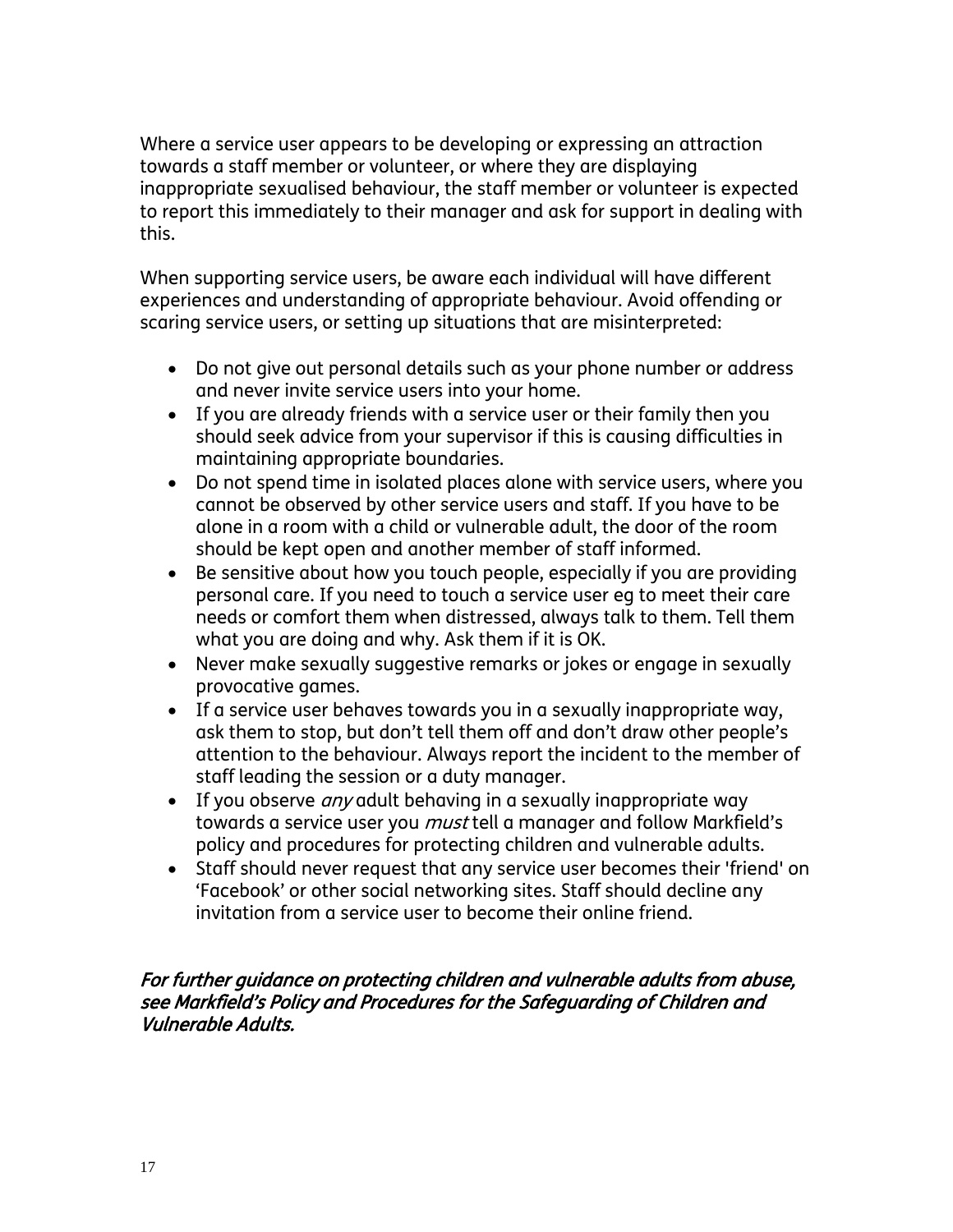# **What to do if you are worried a child or vulnerable adult is being abused:**

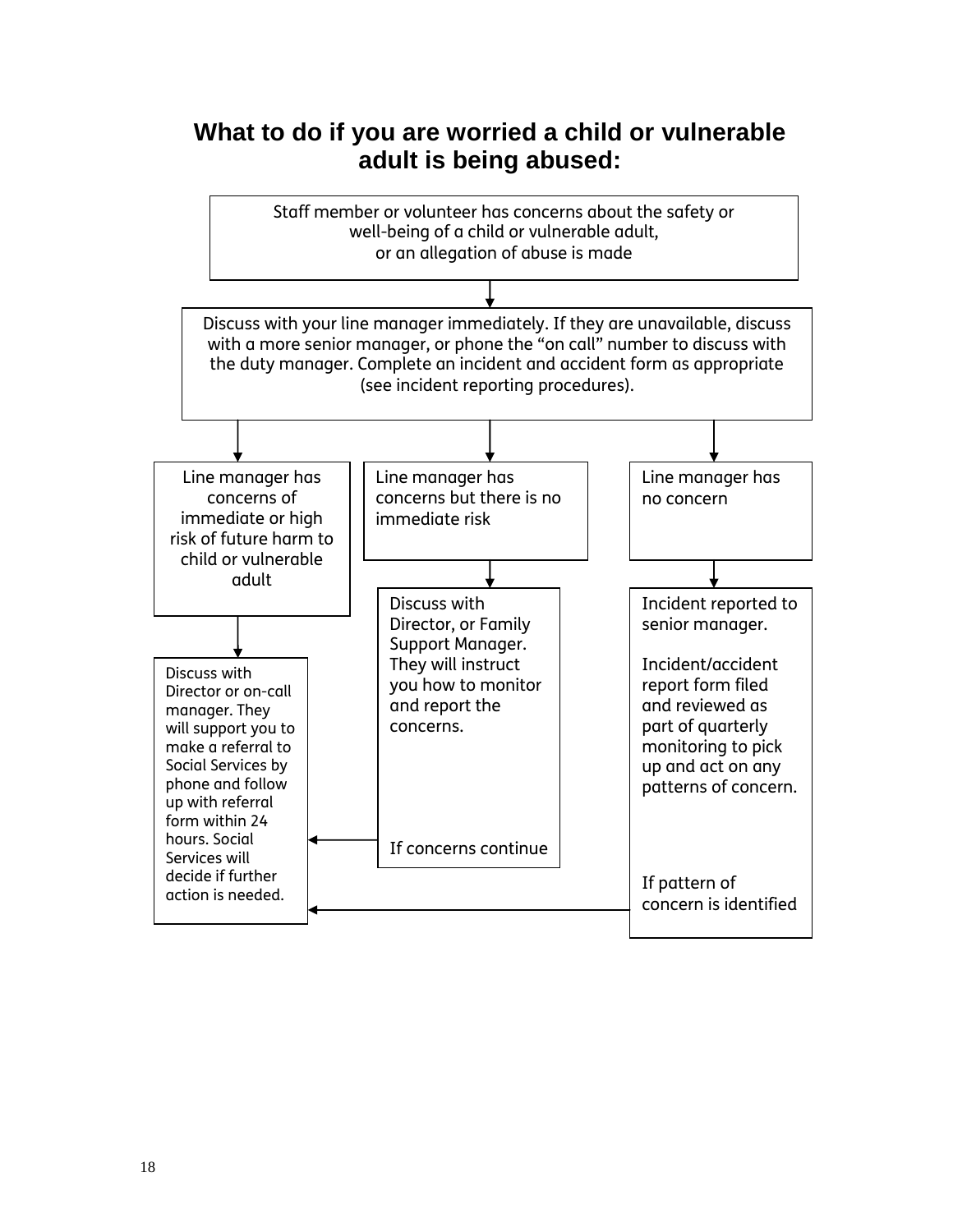# Encouraging positive behaviour

Markfield recognises the importance of promoting positive behaviour that allows an atmosphere of mutual respect; supports all who use or work at Markfield to develop cooperative relationships and have a sense of caring and respect for each other; and supports service users to develop social skills, confidence, self discipline and esteem.

To achieve this staff, volunteers and people on placement are expected to work within the following principles:

- All behaviour should be recognised as a means of communication.
- It is essential to think about the reasons and triggers behind particular behaviours, what the person is trying to express, and what they expect to happen as a result of the behaviour.
- Positive behaviours are to be rewarded and reinforced, in a way that is appropriate to the individual, and takes into account their age, level of understanding, and other needs.

All staff, volunteers and people on placement will be given basic induction in promoting positive behaviour and in responding appropriately to behaviour they find challenging, within their induction.

Markfield accepts that sometimes strategies of control and discipline will need to be used to manage behaviour that intimidates or puts the user, staff or other people at risk; or that seriously disrupts sessions and activities. When using these measures staff, volunteers and people on placement are expected to remain calm and respectful; to explain to the service user what control is needed and why; and to feedback to the staff member leading the session what measures they have used. Staff are expected to report any behaviours that are unusual for a particular service user, and not to disregard them as symptomatic of a person's disability. Staff are expected to challenge discriminatory behaviour e.g. racist language, teasing or excluding of disabled people in a way that looks after the person who has been targeted, and allows the other service users to examine the implications of their behaviour.

#### The following are regarded by Markfield as acceptable strategies for managing behaviour that is challenging

- Changing the environment. Avoiding or removing the service user from the trigger situation.
- Offering suggestions of alternative and more positive behaviours.
- Giving the service user time alone, or with an adult, to think and talk about their behaviour and the consequences ('time out').
- Distraction. Offering alternative activities.
- Avoiding any reaction to the behaviour, where it is safe to do so, and where a reaction is likely to reinforce the negative behaviour.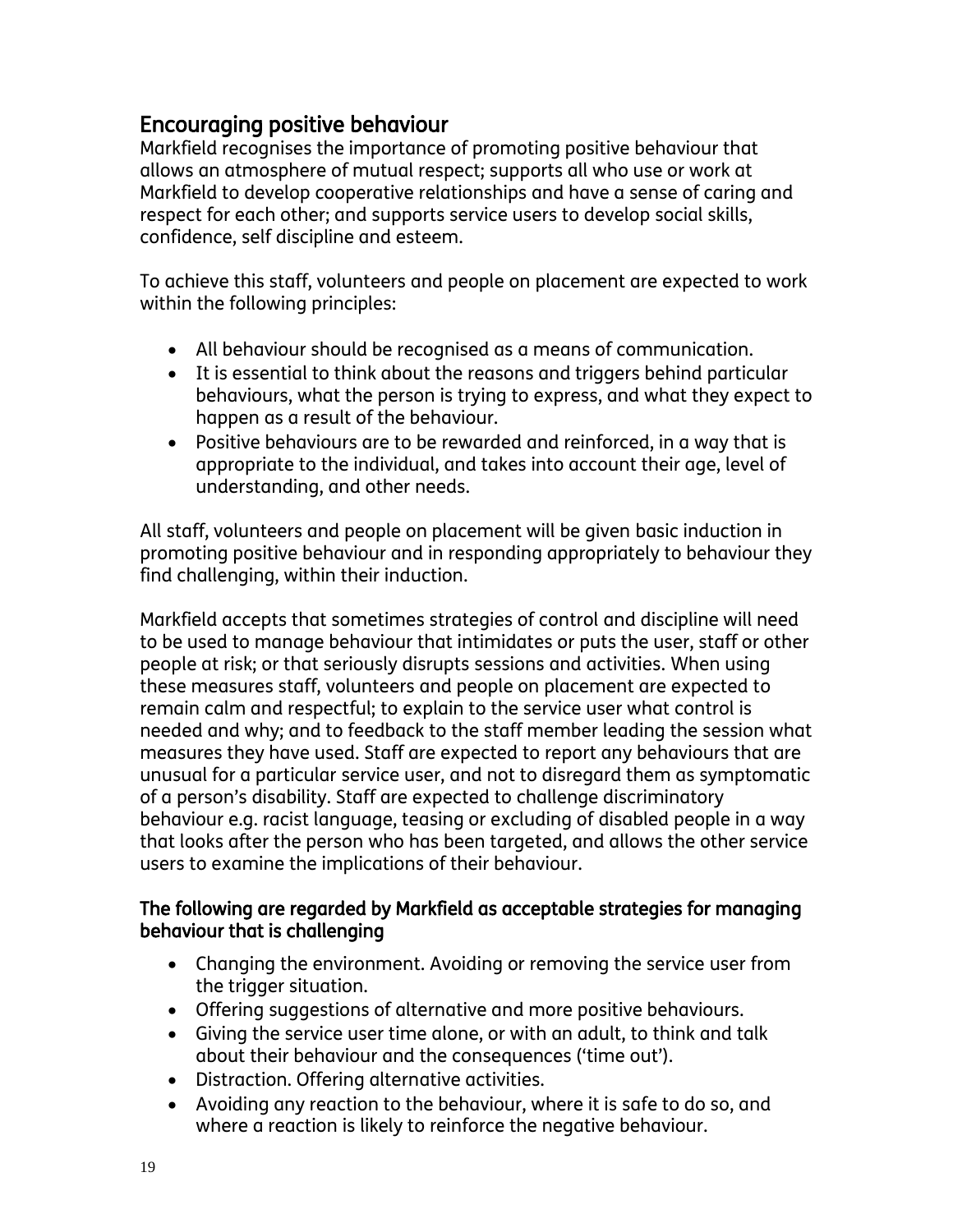Using planned consequences to a negative behaviour eg. removal of particular toy or activity for specific period of time (but not removal of someone's "comfort" toy or object).

#### Physical Restraint

Physical restraint of service users maybe necessary in certain extreme situations where their behaviour poses such an immediate risk to their own or others' health and safety that urgent action must be taken.

For any service user who we have identified as potentially needing to be restrained, a written risk assessment and possibly a behaviour plan will be in place. We will discuss their risk assessment including the possibility that we might need to use physical restraint with their parent / carer. We will record this discussion has taken place on their risk assessment form.

Whenever it has been necessary to use physical restraint it is essential that the Session Leader involved completes an incident form, and the Manager or Session Leader must inform the person's parent/carer about what has happened and inform the Director or safeguarding manager as soon as possible.

For more detailed guidance please refer to the Behavior Management Policy

#### Unacceptable measures of control and discipline

The following are regarded by Markfield as unacceptable measures of control and discipline.

- $\bullet$  *Any* form of physical punishment, eg slapping, hitting, shoving, pushing, restraining as punishment
- Threatening or intimidating behaviour or language
- Language that blames the service user for the behaviour
- Language that is entirely negative and only concentrates on the behaviour and not on solutions
- Humiliating or laughing at someone because of their behaviour
- Leaving or locking a service user in a room alone as punishment
- Withholding food, drink and medicines
- Force feeding
- Fines
- Removal of affection or ignoring the service user as a punishment
- Swearing and shouting at the service user
- Removal of a service user's mobility or communication aids and equipment as a punishment or means of control
- Removal of a service user's "comfort" toy or object as a punishment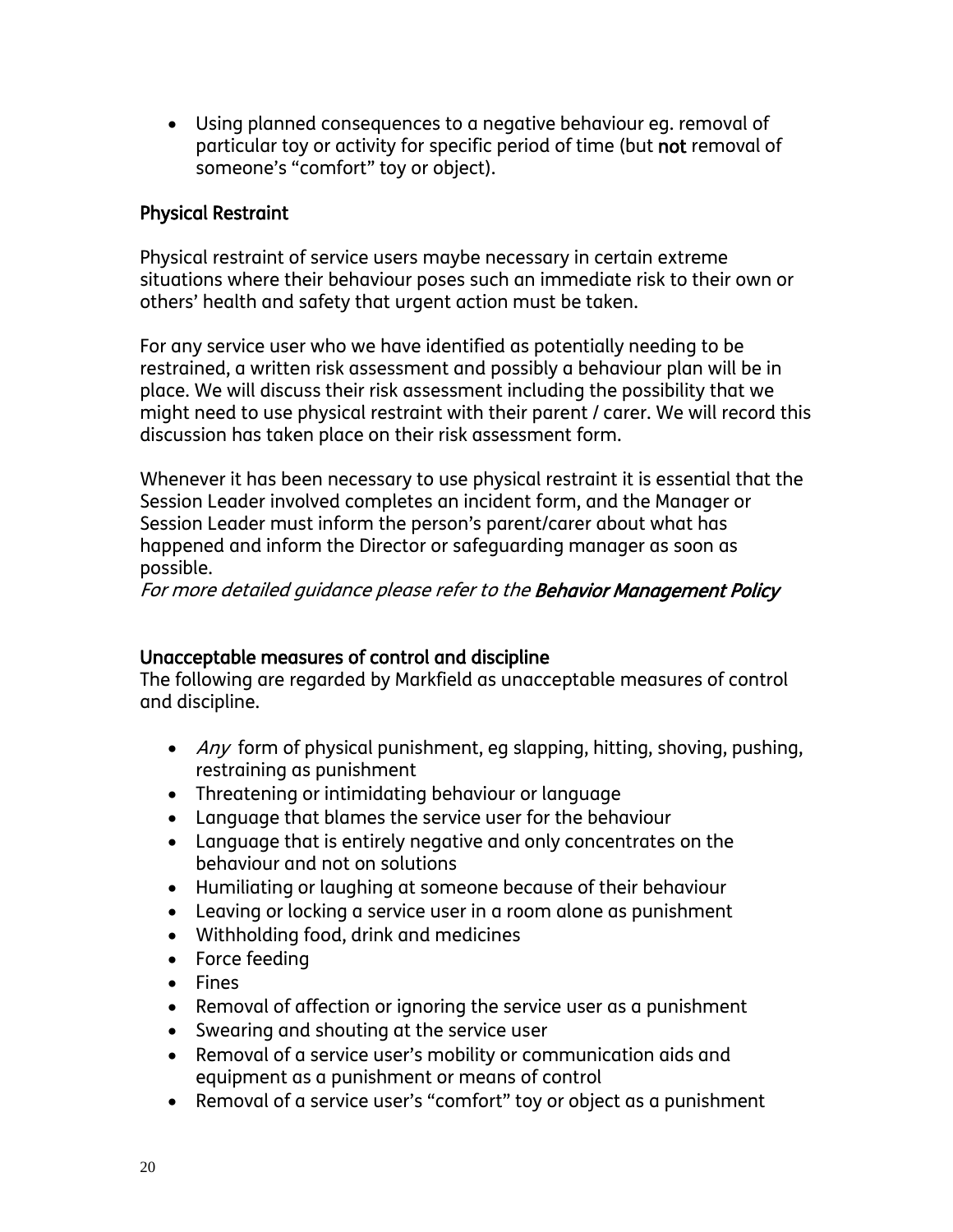Where there is evidence or a concern that a staff member, volunteer or person on placement has used any of these, this will be dealt with through Policy and Procedures for the Safeguarding of Children and Adults or through Markfield's disciplinary procedures, as appropriate.

Never threaten service users with being sent home or excluded from the project. Markfield will only exclude service users in extreme cases and this can only be decided with the agreement of the Director.

#### Support you may need in managing behaviour you find challenging

Always ask for assistance from a more experienced member of staff if you cannot contain a situation.

Always remember that it is acceptable to leave the situation if you are finding it too difficult or stressful to manage. However, before you leave, it is your responsibility to ensure that you have arranged for another staff member to deal with the situation. If you are ever worried that you might lose your temper, you must take yourself away from the situation until you calm down.

If you have found a situation difficult or stressful it is important that you report this to your manager, and have a chance to reflect on it, think about how it has made you feel, and think about what you might be able to do differently in the future. If you cannot do this within the end of session meeting, you should arrange a supervision or other short meeting with your manager as soon as possible.

#### For further detailed guidance on behaviour management see the Markfield Positive Behaviour Management Policy.

## Escorting service users to and from Markfield

Only members of staff who have been specifically inducted in escorting guidelines will do this. Volunteers or people on placement should not escort alone. Escorts will be provided with formal escorting guidelines and pack on each journey.

Escorting duties can only be agreed by the manager or session leader, and escorts should not agree to cover for anyone's escorting duties without the agreement of a manager or session leader.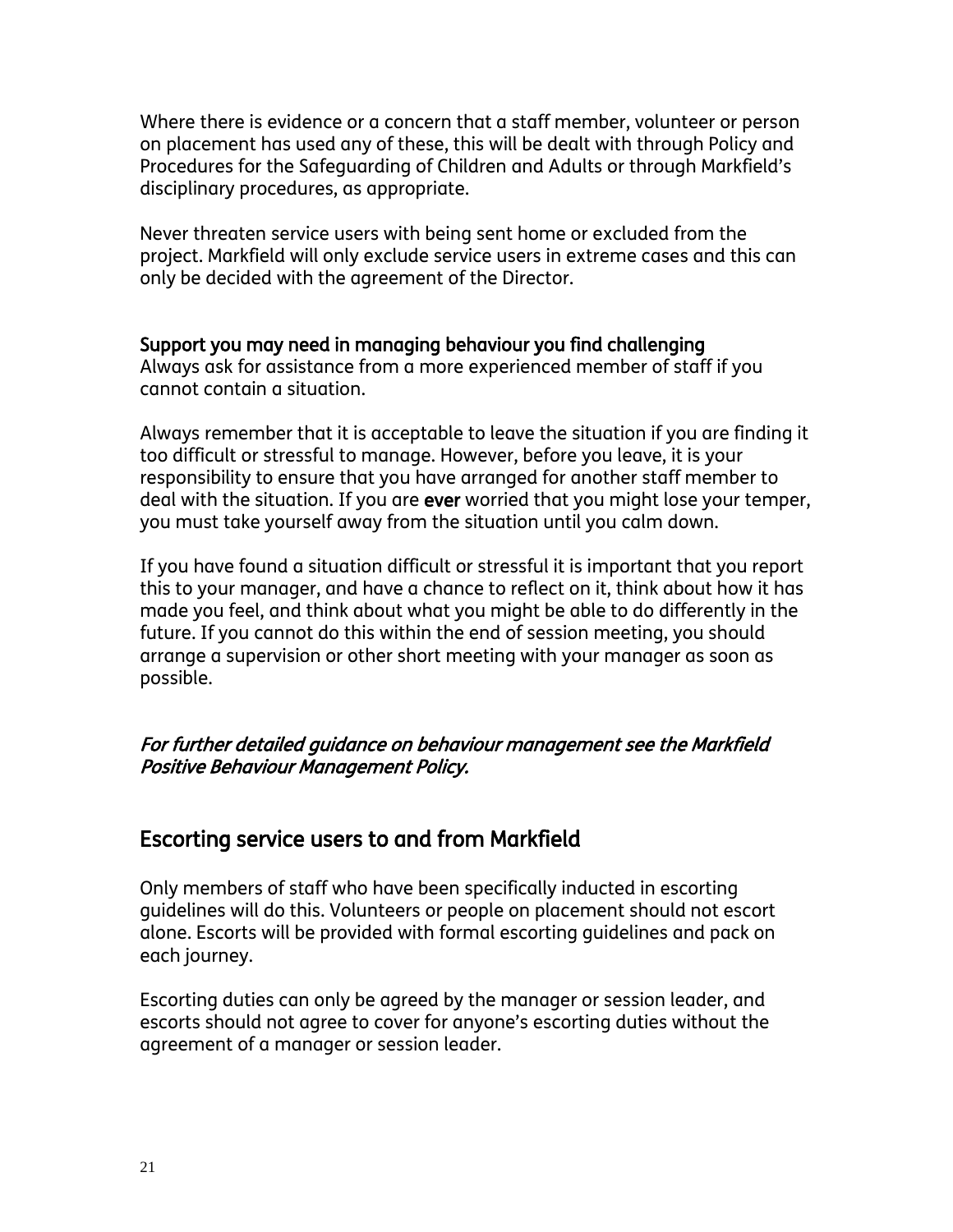#### Travel Training

Travel trainers should ensure they use Markfield phones when training and have their trainee's number on memory as well as on call and manager's extension. The trainer should ensure that a full risk assement has been conducted prior to starting the training. The trainer should also ensure that the trainee has the escort phone number as well as emergency number, Markfield manager's number and their own home number before setting out. Every Trainee should have the journey risk assessed and an initial assessment pack set up before training has begun. Travel Training should only be conducted by trained staff.

#### Service users' property

Session staff have responsibility for ensuring that service users find their belongings at the end of a session and take them home with them. All property left behind at the end of a session should be stored in the lost property box in the office opposite reception. If you know who the item belongs to, you must label it with the name of the person and the date left. Staff leading sessions are responsible for ensuring it is returned to the service user.

Sometimes service users may ask you to look after their belongings or money during a session. If this happens, you must hand over the belongings to the person leading the session, who will store it in a locked cabinet in the Projects team office and record who it belongs to.

If a service user or their family offers you a gift, you must always tell your supervisor, Session Leader or other senior manager and discuss whether it is OK to accept it. Generally, you will be advised not to accept any gift worth over £5.

# Engaging with parents and visitors

We want Markfield to be a place where parents, carers and visitors feel welcome and at ease. We also want parents and carers to be fully informed and have confidence in the staff and the information we give them. If you greet a parent, carer or visitor at the door:

- Always be warm and welcoming to people.
- Introduce yourself by saying your name and your role in the organisation e.g. sessional worker, trainee, volunteer.
- Ask them their name and who they have come to see.
- Do not allow parents and carers to wander about the building. Always take them to a core member of staff and introduce them.
- Always maintain appropriate boundaries: never ask personal questions and remember the guidance on confidentiality.
- If parents/carers pass on information to you, assure them you will pass it on to the staff member leading the session, and do so as soon as possible.
- If you have information about a service user to pass back to a carer or parent, do so sensitively, and consider the service user's rights to privacy. If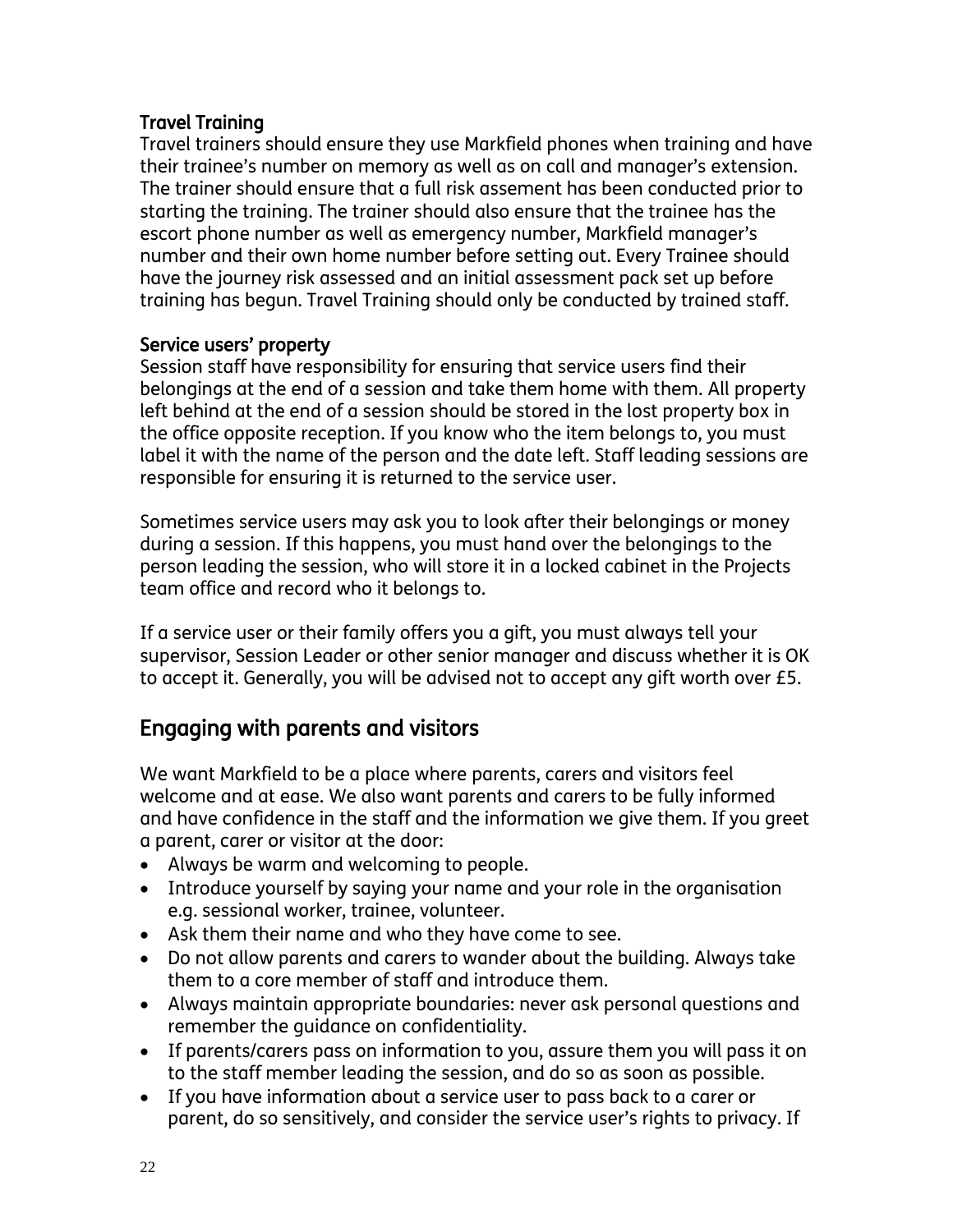you are unsure whether to pass on information to a parent or carer, discuss this with the leader of the session.

## Guidelines for staff, volunteers and people on placement for dealing with complaints and concerns raised informally

- Listen politely. Let the person let off steam.
- Recognise their frustration. Put yourself in their shoes.
- Don't jump to conclusions. Get all the details when, where, what, why and how of the situation. Take careful notes.
- Confirm that you have understood the complaint accurately by feeding back to the person making the complaint.
- Don't blame anyone. Be ready to apologise "I'm sorry, we made an oversight….."
- If the complainant has made a mistake, be diplomatic "We may not have been clear."
- Don't argue or feel offended. This is a professional not personal issue.
- Find out what the person making a complaint wants from you.
- State clearly what you will do next. If you can't solve the problem there and then, state clearly what you will do next, and agree a time to get back to them.
- If you are unsure what to do, don't make promises you can't keep. Make sure the person knows that you are going to speak to your manager for advice.
- If you are offering a solution make sure the person is happy with this.
- If the person is not happy with the solution, give them details of the formal complaints procedure and reassure them to use this.

If you receive a complaint either verbally or in writing you must follow the Complaints, Compliments and Suggestions Policy and complete a Complaints Report Form, and give this to the Director within 2 working days of the complaint.

The form to log compliants is stored on the system here: S:\shared\admin\Policy, Procedures, Reporting\Policies, procedures and guidelines\Complaints Policy\Complaints, Compliments and Suggestions Policy